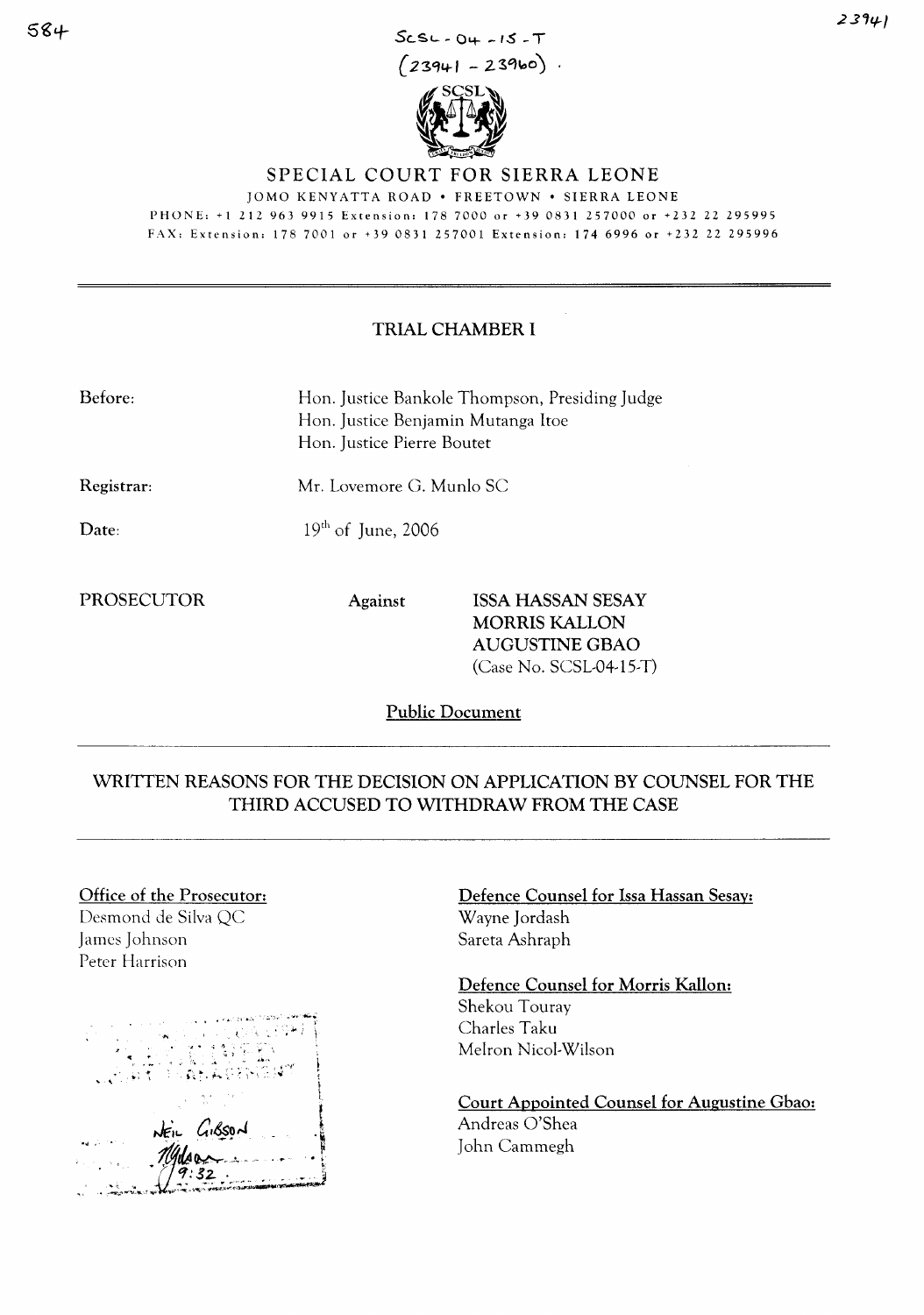TRIAL CHAMBER I ("Trial Chamber I") of the Special Court for Sierra Leone ("Special Court") composed of Hon. Justice Bankole Thompson, Presiding Judge, Hon. Justice Benjamin Mutanga !toe and Hon. Justice Pierre Boutet;

SEIZED OF the oral application made on the  $27<sup>th</sup>$  of March, 2006 by Professor Andreas O'Shea, Counsel for the Third Accused, to be allowed to withdraw from the case pursuant to Rule 45(E) of the Rules of Procedure and Evidence ("Rules") ("Application to Withdraw");<sup>1</sup>

NOTING the oral submissions made by the Principal Defender on the  $28<sup>th</sup>$  of March,  $2006<sub>i</sub><sup>2</sup>$ 

MINDFUL of the "Decision on Application to Withdraw Counsel" issued by this Chamber on the  $6<sup>th</sup>$  of July, 2004;

MINDFUL of the "Decision on Appeal against Decision on Withdrawal of Counsel" issued by the Appeals Chamber on the 23<sup>rd</sup> of November, 2004;

MINDFUL of this Trial Chamber's "Decision on Application by Counsel for the Third Accused to Withdraw from the Case" filed on the  $5<sup>th</sup>$  of April, 2006;

CONSIDERING that, in the said Decision, the Chamber dismissed the Application to Withdraw and indicated that a comprehensive and reasoned Decision will be filed in due course;

PURSUANT TO Article 17 of the Statute of the Special Court ("Statute") and Rules 26bis, 45, 46 and 54 of the Rules of Procedure and Evidence ("Rules");

# NOW HEREBY ISSUES THE FOLLOWING REASONED DECISION:

## 1. PROCEDURAL HISTORY

1. The Application to Withdraw by Counsel for the Third Accused was made orally on the  $27<sup>th</sup>$ of March 2006. On the following day, the Chamber also heard oral submissions from the Principal Defender and the Prosecution and various exhibits were filed.<sup>3</sup>

<sup>j</sup> Transcripts, 27 March 2006, p. 2·35.  $\degree$  Id., 28 March 2006, p. 2 $\cancel{60}$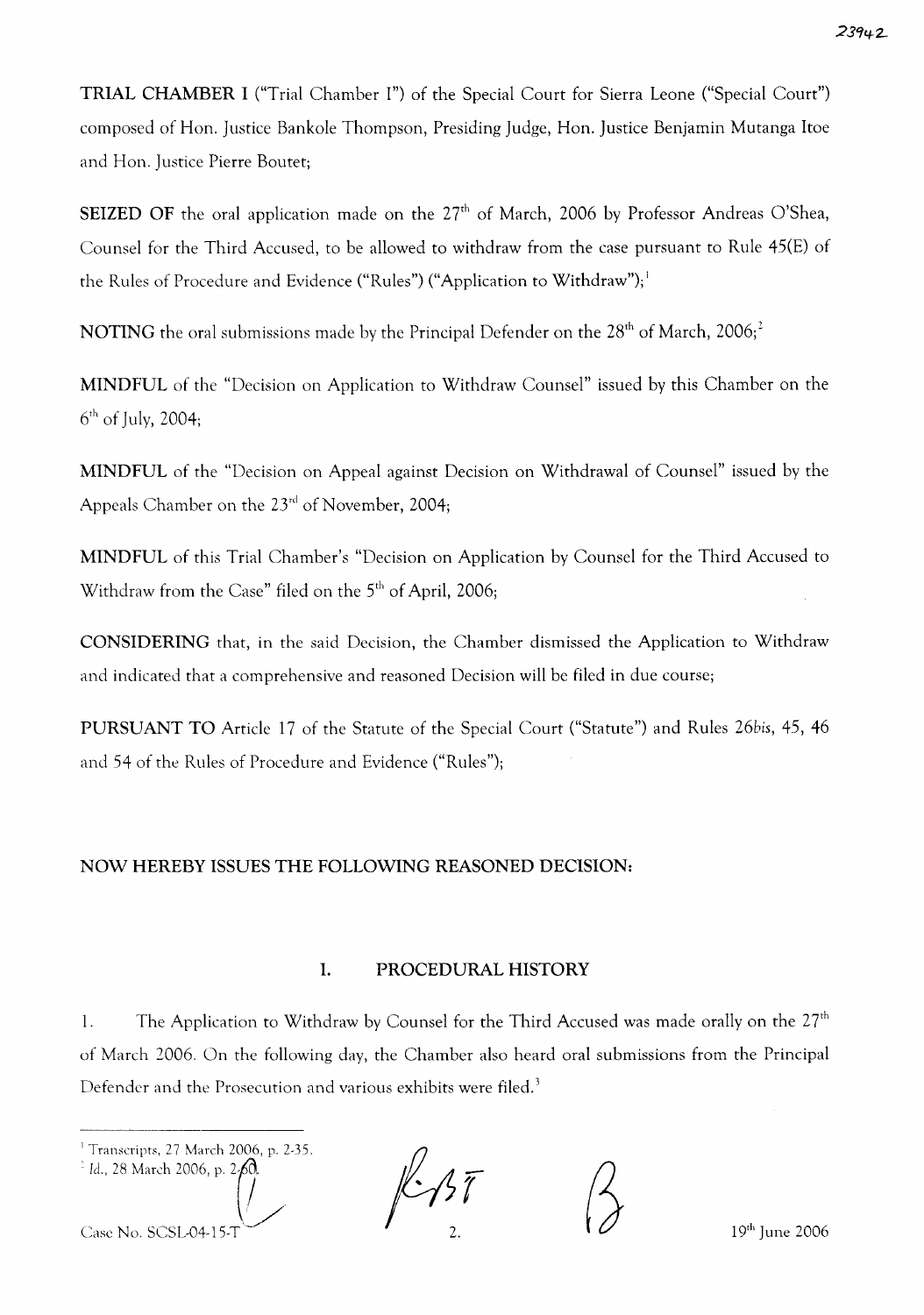2. Previously, on the  $6<sup>th</sup>$  of July 2004, the second day of the RUF Trial, the Chamber dismissed an oral request by the Third Accused to withdraw his Defence Counsel on the basis that he did not recognize the jurisdiction of the Special Court and that he did not want anyone to represent him before the Court. In its Decision, the Chamber hold that "exceptional circumstances" were not established to justify the withdrawal and emphasized that Defence Counsel has an obligation to conduct the case to finality. In particular, the Chamber ordered that Defence Counsel "must continue to represent the Accused".4 The Accused then decided not to attend the RUF Trial proceedings any longer and declined to provide any instructions to his Defence Team.<sup>5</sup> The Trial Chamber's Decision was subsequently upheld by the Appeals Chamber.<sup>6</sup>

3. On the 17<sup>th</sup> of February 2006, the Accused requested, through letters addressed to the Trial Chamber, that Professor O'Shea be withdrawn from the case and a new Counsel called Mr. Shears Moses, from the Bar of Sierra Leone, be appointed in his place.<sup>7</sup> The Presiding Judge indicated to the Principal Defender that the Chamber was not prepared to allow such withdrawal, although it consented to the addition of a competent Sierra Leonean lawyer to the Accused's Defence team due regard being given to the domestic realities of the case.<sup>8</sup> The Accused then wrote another letter to the Trial Chamber on the  $25<sup>th</sup>$  of February 2006 stating that he has "totally lost confidence" in his current Defence Counsel and reiterated his request to withdraw him from the case.<sup>9</sup>

4. At a Status Conference held on the  $27<sup>th</sup>$  of February 2006 prior to the commencement of the 7<sup>th</sup> Session of the RUF Trial, during which the Accused was present, the Principal Defender made brief oral submissions on the recent developments concerning the representation of the Accused as set out above. In particular, the Principal Defender stated that he did not intend to withdraw the assignment of the Defence Counsel but supported the addition of a Sierra Leonean lawyer to the Defence Team, possibly as Co-lead Counsel. Professor O'Shea expressed his general agreement with

,) Exhibit 93. *ij'*

 $\beta$ 

Case No. SCSL-04-15-T

<sup>&</sup>lt;sup>3</sup> Exhibits 89 A and B, 90, 91, 92, 93, 94, 95, 96, 97 and 98.

<sup>4</sup> *Prosecutor v. Sesay, Kalton and Gbao,* Case No. SCSL-04-15-T, Gbao - Decision on Application to Withdraw Counsel, 6 July 2004.

<sup>5</sup> *Id.,* Ruling on the Issue of the Refusal of the Third Accused, Augustine Gbao, to Attend Hearing of the Special Court for Sierra Leone on 7 July 2004 and Succeeding Days, 12 July 2004.

<sup>&</sup>lt;sup>o</sup> Id., Case No. SCSL-04-15-AR73, Gbao - Decision on Appeal against Decision on Withdrawal of Counsel, 23 November 2004.

<sup>7</sup> Exhibit 89A and B.

<sup>&</sup>lt;sup>8</sup> Exhibit 91. See also Exhibit 92.  $\int_{\sqrt{2}}^{\ln(192.1)}$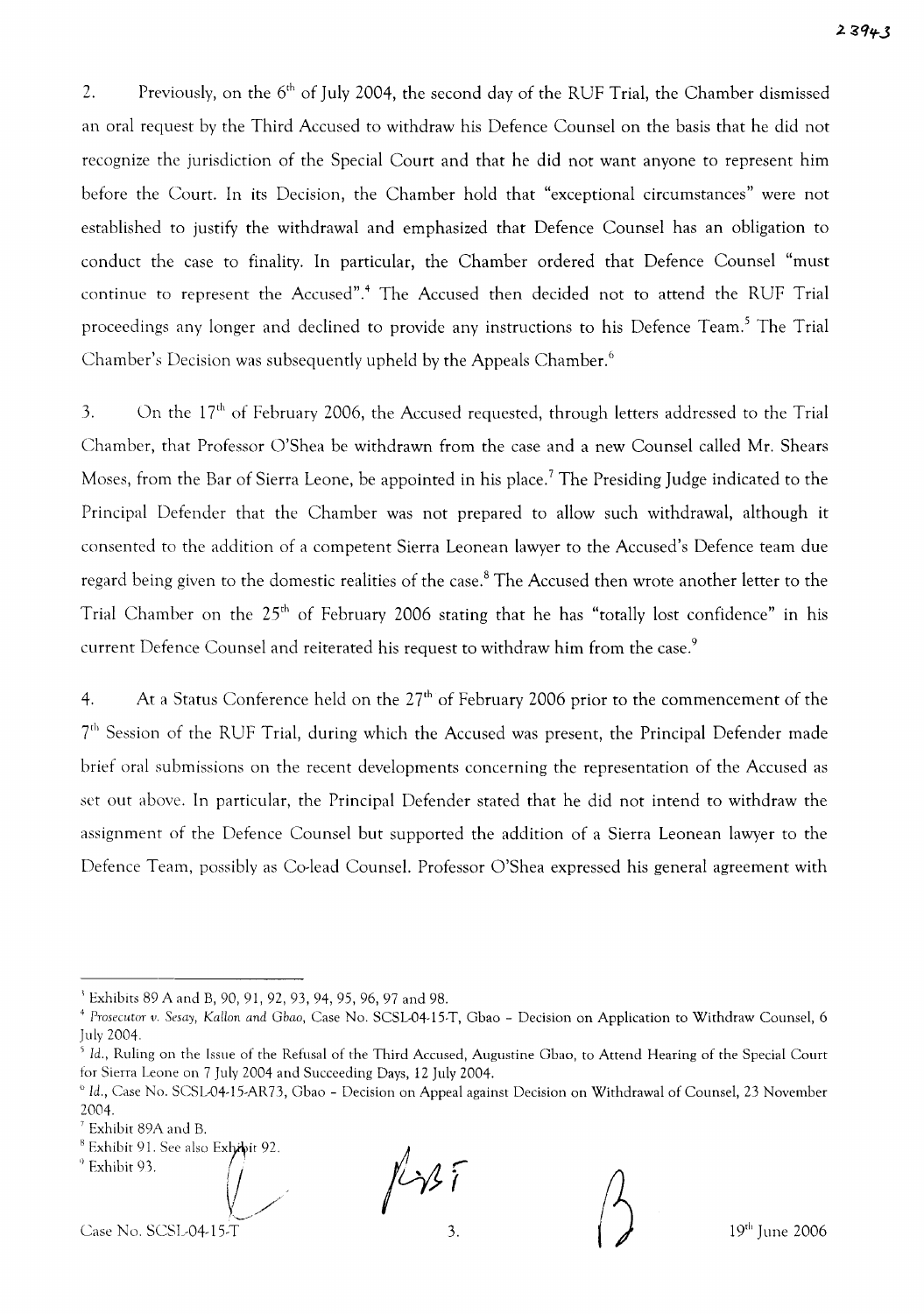view of the Trial Chamber and the Principal Defender.<sup>10</sup> From then on, the Accused regularly resumed attending the trial proceedings.

5. Subsequently, on the  $24<sup>th</sup>$  of March 2006 the Accused sought leave to address the Chamber during the RUF trial proceedings. With leave of the Chamber, he stated that he did not want, did not trust and did not have confidence in Professor O'Shea. In response, the Chamber firmly reiterated its opposition to any suggestion of a withdrawal of the said Defence Counsel on the basis, *inter alia*, that it is in the interest of justice and that of the Accused to maintain the current Defence team, and that the Chamber so far has full confidence in the team considering their satisfactory professional input and the advanced stage of the trial proceedings.<sup>11</sup>

#### II. THE SUBMISSIONS

#### *A. Submissions by Professor O'Shea*

6. Counsel for the Third Accused submitted that the Application to Withdraw is premised on the Third Accused's continuous unwillingness to provide instruction to him, his Defence Counsel as well as various public statements made by the Third Accused that he had no trust or confidence in him as Defence Counsel. He stated that these public statements have caused him a great degree of personal and professional embarrassment and contended that this constitutes exceptional circumstances for him to withdraw from the case pursuant to Rule  $45(E)$  of the Rules.<sup>12</sup> In particular, Professor O'Shea indicated that the Accused feels that he did not abide by his professional obligations in dealing with the issue of the Lome Amnesty and the re-arraignment on the whole of the amended consolidated indictment.<sup>13</sup>

7. During his submissions in support of the Application, Professor O'Shea also stated by way of a "collateral issue", that it appeared that there had been visits from a Sierra Leonean lawyer to the Accused in the Detention Facility while he was not in the Country and without him being informed and consenting to such visits. He stated that the Defence Office facilitated such visits and that the

Case No. SCSL<sup>6</sup>04-15-T  $\overline{4}$   $\overline{4}$   $\overline{1}$   $\overline{2006}$ 

<sup>&</sup>lt;sup>10</sup> Transcripts, Status Conference, 27 February 2006, p. 5-8.

<sup>&</sup>lt;sup>11</sup> Transcripts, 24 March 2006, p. 2-8.

 $12$  Id., 27 March 2006, p. 2-35. See, in particular, p. 25, l. 17-22: "So my application to withdraw from this case is based on my ethical position that I have a client who has indicated in no uncertain terms that he wants absolutely nothing to do with me. He will not co-operate with me, he will not provide me with instructions, he will not communicate with me. He wants to have absolutely nothing to do with me."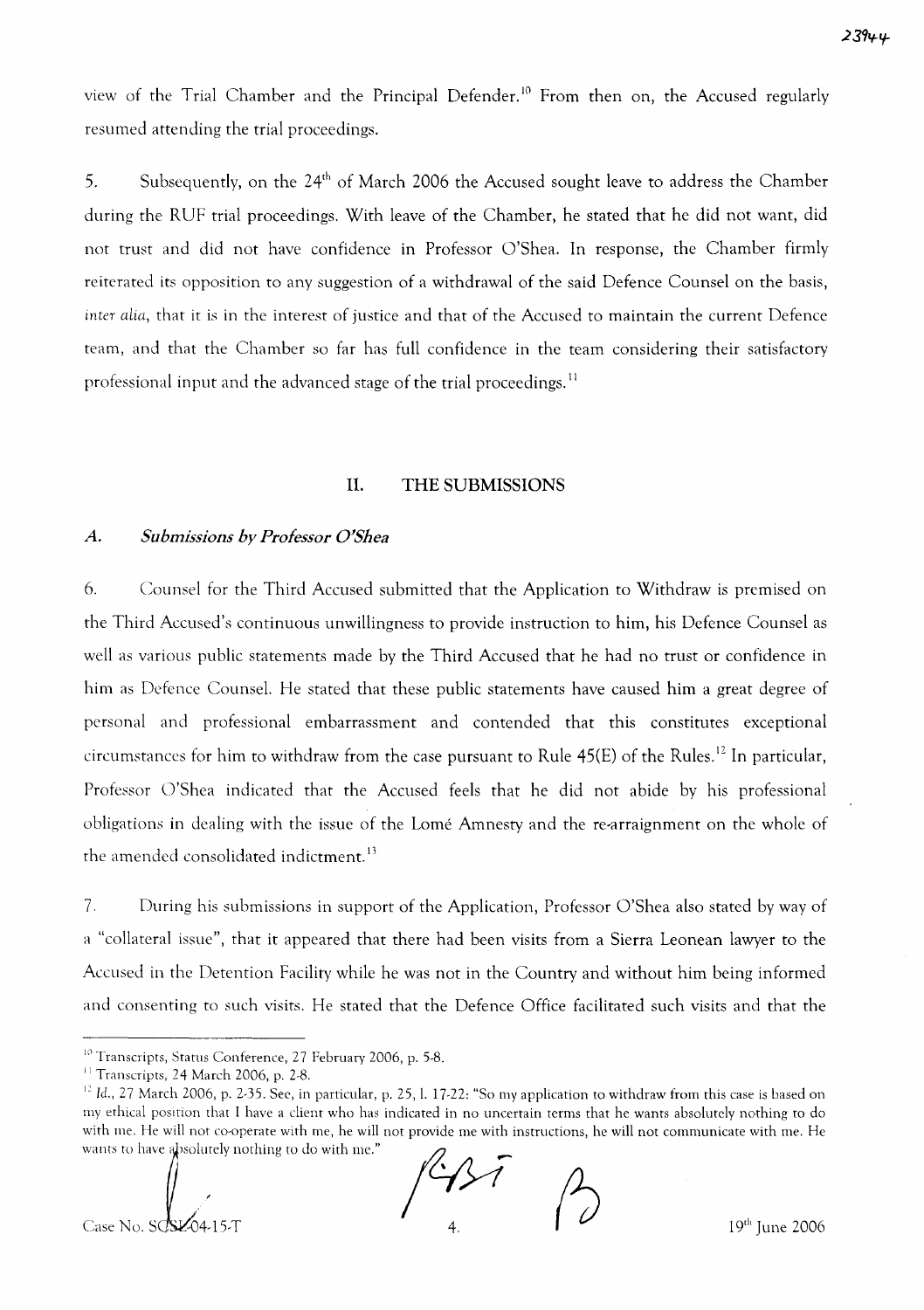visitor was indeed Mr. Shears Moses. In addition, Professor O'Shea also asserted that it appeared that the Defence Office reported to the Accused information of a confidential nature arising from conversations between Counsel and the said Office and in so doing it misreported to the Accused about Counsel's understanding of the reasons for the Accused's request to withdraw his assignment. Professor O'Shea submits that these actions by the Defence Office contributed to a total breakdown in communication with the Accused.<sup>14</sup> According to Learned Counsel Professor O'Shea, in his own jurisdiction, under the present circumstances, he would be under an ethical obligation to withdraw from the case.<sup>15</sup>

## *B. Submissions by the Principal Defender*

8. With leave of the Trial Chamber, the Principal Defender made some submissions in open court in response to the issues raised by Professor O'Shea's Application to Withdraw and concerning the alleged involvement of the Defence Office in this matter. The Principal Defender stressed that given the present circumstances, he and the Defence Office acted professionally and as mandated by Rule 45 of the Rules.<sup>16</sup> As to the specific issue of the Accused's request for withdrawal of his Defence Counsel, the Principal Defender stated that in all communications with the Accused he maintained that he could not endorse or recommend such withdrawal and that his view was that, given the domestic dimension of the trial, a competent Sierra Leonean lawyer should be added to the Defence Team, possibly as a Co-lead Counsel, as is the case, as he alleged, with Mr. Touray and Mr. Taku in the Defence Team for the Second Accused, Morris Kallon, but that at no time did he suggest any particular Sierra Leonean lawyer or Mr. Shears Moses, in particular.<sup>17</sup> In addition, the Principal Defender indicated that Defence Counsel, Professor O'Shea was copied in all correspondence relevant to this issue,<sup>18</sup> with exception of certain direct communications between him and the Presiding Judge.<sup>19</sup>

9. On the issue of the visit to the Accused by Mr. Shears Moses, the Principal Defender indicated that, when the Accused requested his Office to facilitate a meeting between him and Mr. Shears Moses, the Defence Office granted the request in the absence of assigned counsel and in the

Case No. SCSL-04-15 $\sqrt[4]{\frac{19^{\text{th}}}{{\text{lune } 2006}}}$ 



 $13$  Id., p. 22-23.

<sup>14</sup> Id., p. 6, 17, 19·21. See also Exhibit 94.

<sup>15</sup> Id., p. 21.

<sup>&</sup>lt;sup>16</sup> Transcripts, 28 March 2006, p. 2-60.

<sup>17</sup> Id., p. 5. See also p. 32.34.

IS See Exhibit *89A* and B, 91.  $^{17}$  Id., p. 5. See also p. 32-34.<br><sup>18</sup> See Exhibit 89A and B, 91.<br><sup>19</sup> See Exhibit 92, 96.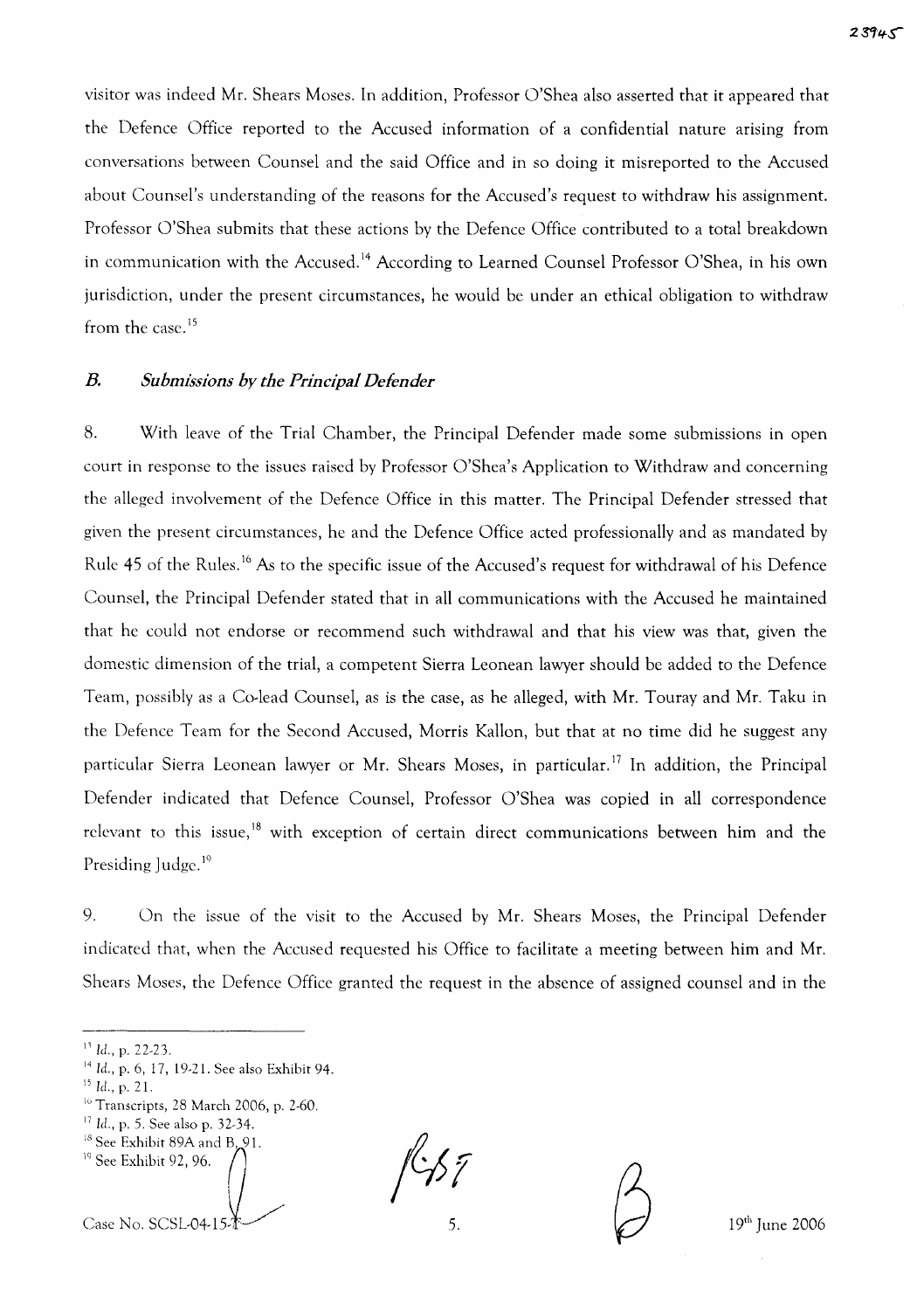interest of the rights of the Accused, although without knowledge of the scope of such meeting. The Principal Defender disclosed that a representative of the Defence Office, Mrs. Haddijatou Kah-Jallow, was present during the said meeting, held on 16 February 2006, and, although Mr. Shears Moses introduced himself as member of the Bar, only when the Accused requested Mr. Shears Moses to be part of this Defence Team, did she finally learn about the Accused's intention. The Principal Defender said he then told the Accused to put such intentions in writing and address them to the Trial Chamber for its input on this issue.<sup>20</sup> Mrs. Kah-Jallow added that a second meeting between the Accused and Mr. Shears Moses, this time also to be attended by Professor O'Shea and Mr. John Cammegh, was subsequently organized but was not held due to the refusal of both Counsel to meet with Mr. Shears Moses under these circumstances.<sup>21</sup>

10. As regards the allegations by Professor O'Shea that the Defence Office misreported certain conversations he had with the said Office about the Accused, Mrs. Kah-Jallow stated that in her ongoing dealings with the Accused, she never acted in an inappropriate or detrimental manner, despite the difficult temper of the Accused and his fragile relationship with his Counsel. She stated, however, that during her conversation with Professor O'Shea, the latter mentioned fears of a possible fee-splitting deal being behind the Accused's intention to withdraw his Counsel, Professor O'Shea in favour of Mr. Shears Moses and that she then subsequently admonished the Accused on the inappropriateness of any such conduct. <sup>22</sup>

#### **III. THE APPLICABLE LAW**

Il. The issue at hand, namely an application for the withdrawal of Counsel from a criminal case pending in the Special Court, is governed by a variety of statutory and related provisions. These are embodied in relevant provisions of the constitutive instruments of the Court. Specifically, Article 17(4)(d) of the Court's Statute provides for one of the most important rights of a person who is accused of a crime under the Statute. The Article provides that:

Case No. SCSL-04-15

19th June 2006

 $20$  Transcripts, 28 March 2006, p. 26-30, 41-43 and 57. See also Exhibit 95. The Principal Defender subsequently met with Mr. Shears Moses and found that he was a senior member of the Sierra Leone Bar, with substantial ctiminal law experience and tecommended that he met the requirements to be listed as qualified counsel in the list maintained by the Defence Office. See Exhibit 96.

<sup>&</sup>lt;sup>21</sup> Transcripts, 28 March 2006, p. 41-49. See also Exhibits 97 and 98.<br><sup>22</sup> Id., p. 49-52.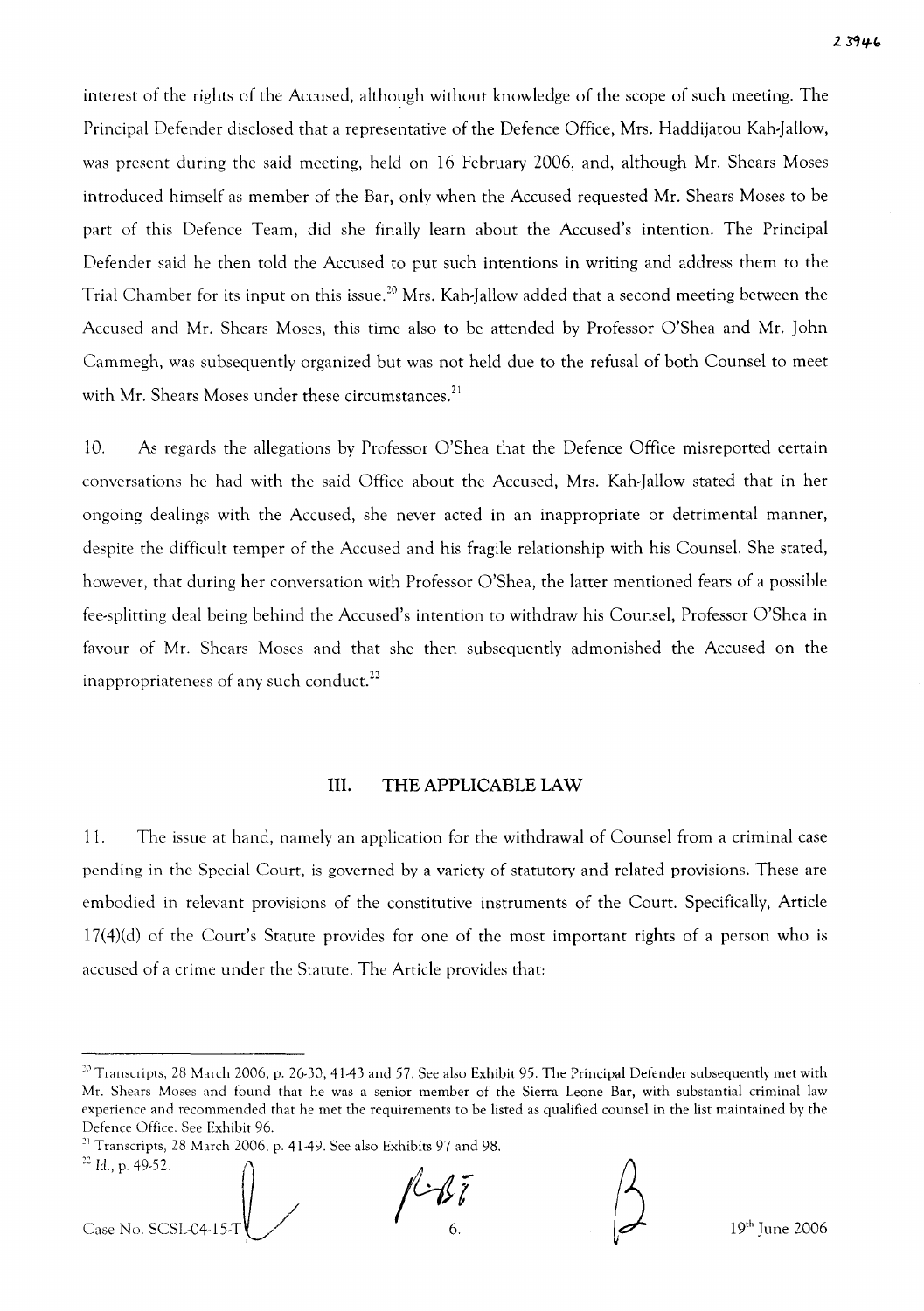4. In the determination of any charge against the accused pursuant to the present Statute, he or she shall be entitled to the following minimum guarantees, in full equality:

 $\dddotsc$ 

(d) To be tried in his or her presence, and to defend himself or herself in person or through legal assistance of his or her own choosing; to be informed, if he or she does not have legal assistance, of this right; and to have legal assistance assigned to him or her, in any case where the interests of justice so require, and without payment by him or her in any such case if he or she does not have sufficient means to pay for it;

12. Another relevant statutory provision in this regard is Rule *26bis* of the Rules which enjoins the Court to ensure, inter *alia,* that an accused person is afforded a fair and expeditious trial and that the proceedings are conducted with full respect for the rights of the accused.

13. In addition, Rule 45(E) under which Learned Counsel Professor O'Shea made his Application to Withdraw provides as follows:

(E) Subject to any order of a Chamber, Counsel will represent the accused and conduct the case to finality. Failure to do so, absent just cause approved by the Chamber may result in forfeiture of fees in whole or in part. In such circumstances the Chamber may make an order accordingly. Counsel shall only be permitted to withdraw from the case to which he has been assigned in the most exceptional circumstances. In the event of such withdrawal the Principal Defender shall assign another counsel who may be a member of the Defence Office, to the indigent accused.

13. Also germane to the issue to be addressed is Rule 45(D) which provides that:

(D) Any request for replacement of an assigned counsel shall be made to the Principal Defender. Under exceptional circumstances, the request may be made to a Chamber upon good cause being shown and after having been satisfied that the request is not designed to delay the proceedings.

14. Furthermore, Rule 46, as statutory authority for the promulgation of a professional Code of Conduct by the Registrar provides as follows:

#### Misconduct of Counsel

(A) A Chamber may, after a warning, impose sanctions against or refuse audience to a counsel if, in its opinion, his conduct remains offensive or abusive, obstructs the proceedings, or is otherwise contrary to the interests of justice. This provision is applicable to counsel for the

Case No. SCSL-04-15-

prosecution.

 $c_{\gamma\gamma\gamma}$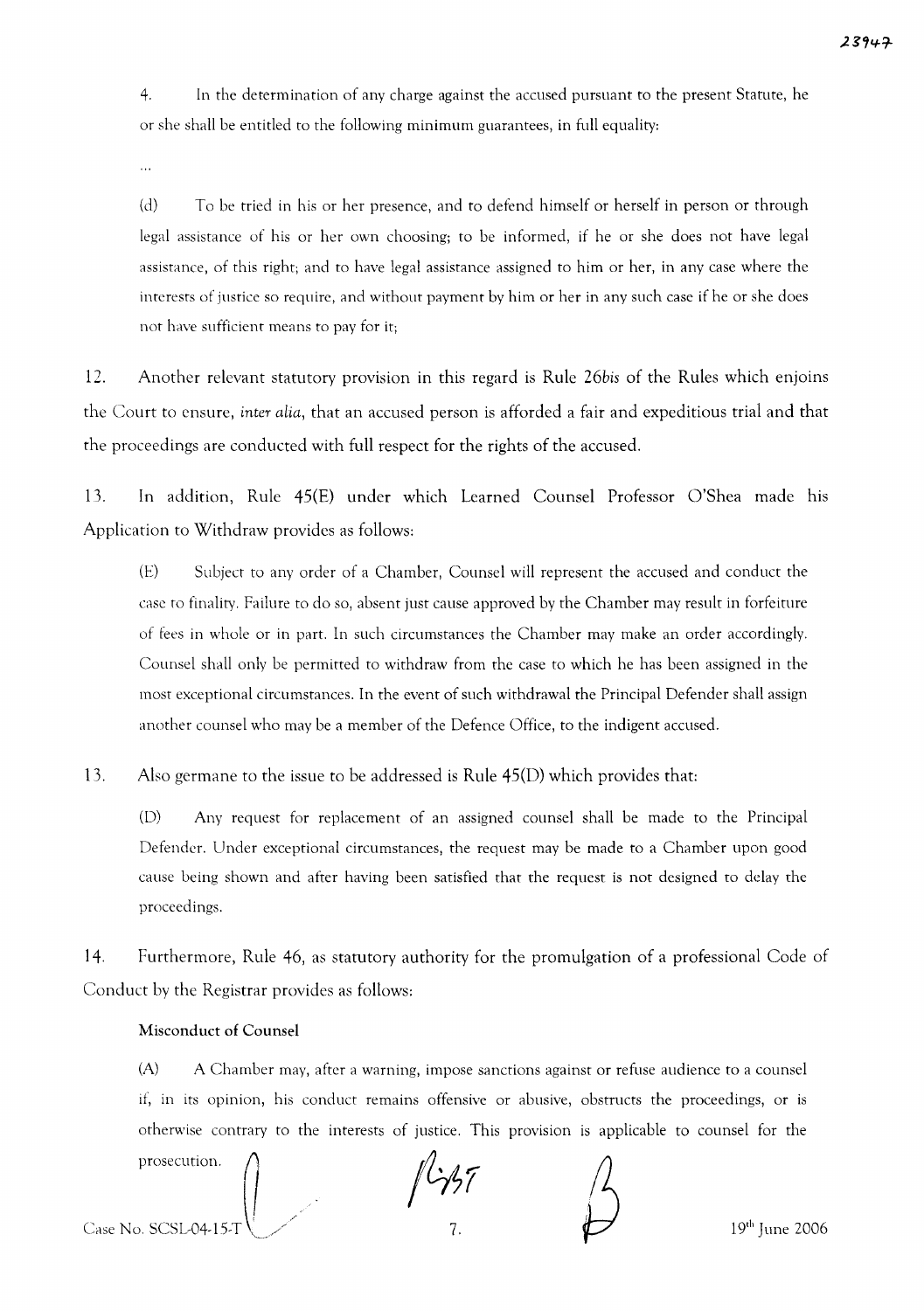(B) A Chamber may determine that counsel is no longer eligible to represent a suspect or accused before the Special Court, pursuant to Rule 45. If declared ineligible, removed counsel shall transmit to replacement counsel all materials relevant to the representation.

(C) Counsel who bring motions, or conduct other activities, that in the opinion of a Chamber are either frivolous or constitute abuse of process may be sanctioned for those actions as the Chamber may direct. Sanctions may include fines upon counsel; non-payment, in whole or in part, of fees associated with the motion or its costs, or such other sanctions as the Chamber may direct.

15. Equally pertinent to the determination of this Application as well are Article 5(iii) of the Code of Conduct<sup>23</sup> and Article 24(A)(i) of the Directive on the Assignment of Counsel,<sup>24</sup> a Directive issued by the Registrar. According to Article 5(iii) of the Code of Conduct, Counsel shall act with "integrity to ensure that his actions do not bring the administration of justice into disrepute."

16. Article 24(A)(i) of the Directive on the Assignment of Counsel empowers the Principal Defender in these terms:

"in exceptional circumstances, at the request of the Suspect or the Accused, or his Assigned Counsel, withdraw the assignment of Counsel;"

#### *Jurisdictional Questions*

17. The Chamber wishes to observe that under the Court's regime of statutory provisions regulating applications for withdrawal of Counsel from a pending case before the Court, whether at the instance of the Accused or his Counsel, such applications do raise issues of a jurisdictional nature requiring a demarcation of the administrative discretion of the Principal Defender to withdraw an Assigned Counsel from a pending case and the judicial discretion of the Chamber to order the withdrawal of Assigned Counsel from a pending case. The clear position is that Rule 45(£) of the Rules and Article 24(A)(i) of the Directive on the Assignment of Counsel cumulatively vest on the Principal Defender the authority (i) to receive requests from an accused person or his counsel for the withdrawal of counsel from the case, and (ii) to withdraw the assignment of counsel, at the request of the suspect or the accused person, or his assigned counsel, in exceptional circumstances.

18. For the sake of clarity and certainty in the law, the Chamber would like to indicate that the administrative discretion conferred on the Principal Defender by virtue of Article 24(A)(i) of the

/

 $\sqrt{5}$ 

<sup>&</sup>lt;sup>23</sup> Code of Professional Conduct for Counsel with the Right of Audience before the Special Court for Sierra Leone, Adopted on 14 May 2005, Amended on 13 May 2006 ("Code of Conduct").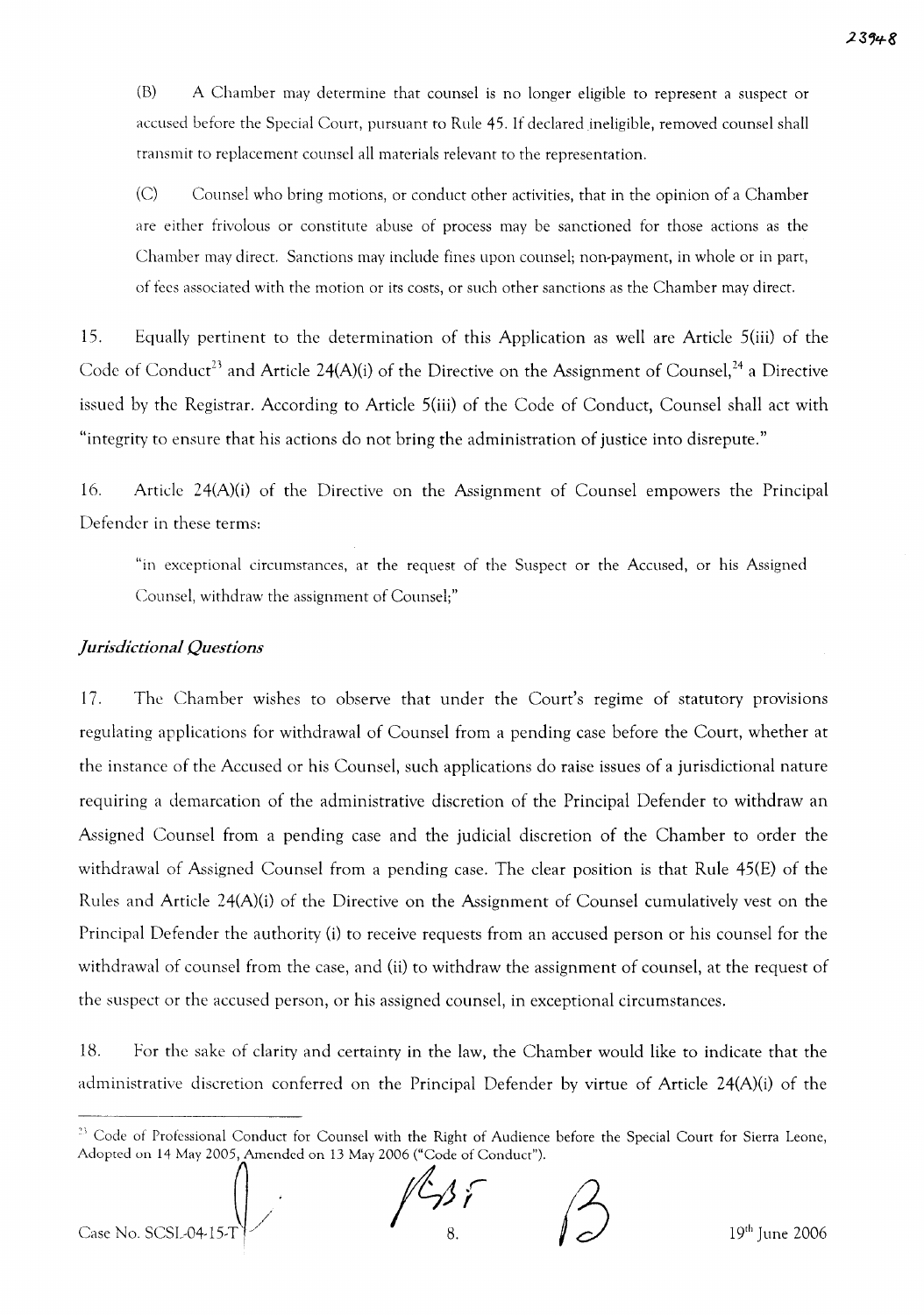Directive on the Assignment of Counsel is subject to review by the Presiding Judge of the Chamber.<sup>25</sup> This discretion, we would like to observe, is separate and distinct from the discretionary authority vested in the Chamber pursuant to Rule 45(D) to replace an assigned Counsel under exceptional circumstances. <sup>26</sup>

19. In addition, we take the view that the Chamber can, under its inherent jurisdiction, entertain an application of the type under consideration in accordance with the established principle laid down by the Court in its Decision in the case of *Prosecutior v.* Brima. In that case, we explicitly stated that:

"... the Special Court for Sierra Leone, as an independent judicial entity, in addition to its statutory jurisdiction as provided for in the Founding Instruments of the Court, is endowed with an inherent jurisdiction to enable it to act effectively in pursuance of its mandate".<sup>27</sup>

20. In taking that position, we drew support from the dictum of Lord Morris in the English case of Connelly *v.* D.P.P that:

"A Court must enjoy some power in order to enforce its rules of practice and to suppress any abuses of it process and to defeat any attempted thwarting of its process."<sup>28</sup>

21. Hence, notwithstanding the administrative discretion of the Principal Defender to order the withdrawal of an Assigned Counsel from a case pending before the Court, this Chamber by virtue of and pursuant to both its statutory jurisdiction under Rule 45(D) and its inherent jurisdiction, can properly hear and determine the merits of the instant Application by Counsel for the Third Accused provided and because, as we did indicate in the *Brima* Decision, it impacts on the rights of the Accused person under Article 17(4)(d) of the Statute. In effect, we opine that the issue of the withdrawal of Counsel for the Third Accused from the case at this advanced stage of the trial proceedings is likely to impact negatively or adversely to the fair and expeditious character of the said proceedings, thereby justifying the exercise of our inherent jurisdiction as a Chamber, to hear and determine the merits of the present application from this perspective and this consistent with our reasoning in the *Brima* Decision. In the same vein, we hold that the Chamber can properly entertain

Case No. SCSL-04.15 $\text{Tr}$  / 9. 19th June 2006

<sup>&</sup>lt;sup>24</sup> Directive on the Assignment of Counsel, Adopted on 1 October 2003.

<sup>&</sup>lt;sup>25</sup> See *id.*, Article 24(E).

<sup>&</sup>lt;sup>20</sup> See Prosecutor v. Blagojevic. Obrenovic, Jokic and Nikolic, Case No. IT-02-60-PT, Decision on Oral Motion to Replace Co-Counsel, 9 December 2002, where this distinction or demarcation of jurisdiction was recognized implicitly by the Chamber in its observation that it is not obliged to intervene in every complaint regarding the assignment of counsel, conceding the Registrar's primary responsibility in these matters.

*<sup>27</sup> Prosecutor v. Brima,* SCSL·04·16·PT, Decision on Applicant's Motion Against Denial by the Acting Principal Defender to Enter a Legal Service Contract for the Assignment of Counsel, 6 May 2004 *("Brima Decision")*, para. 62<sup>28</sup> Connelly v. D.P.P, A. C 1301.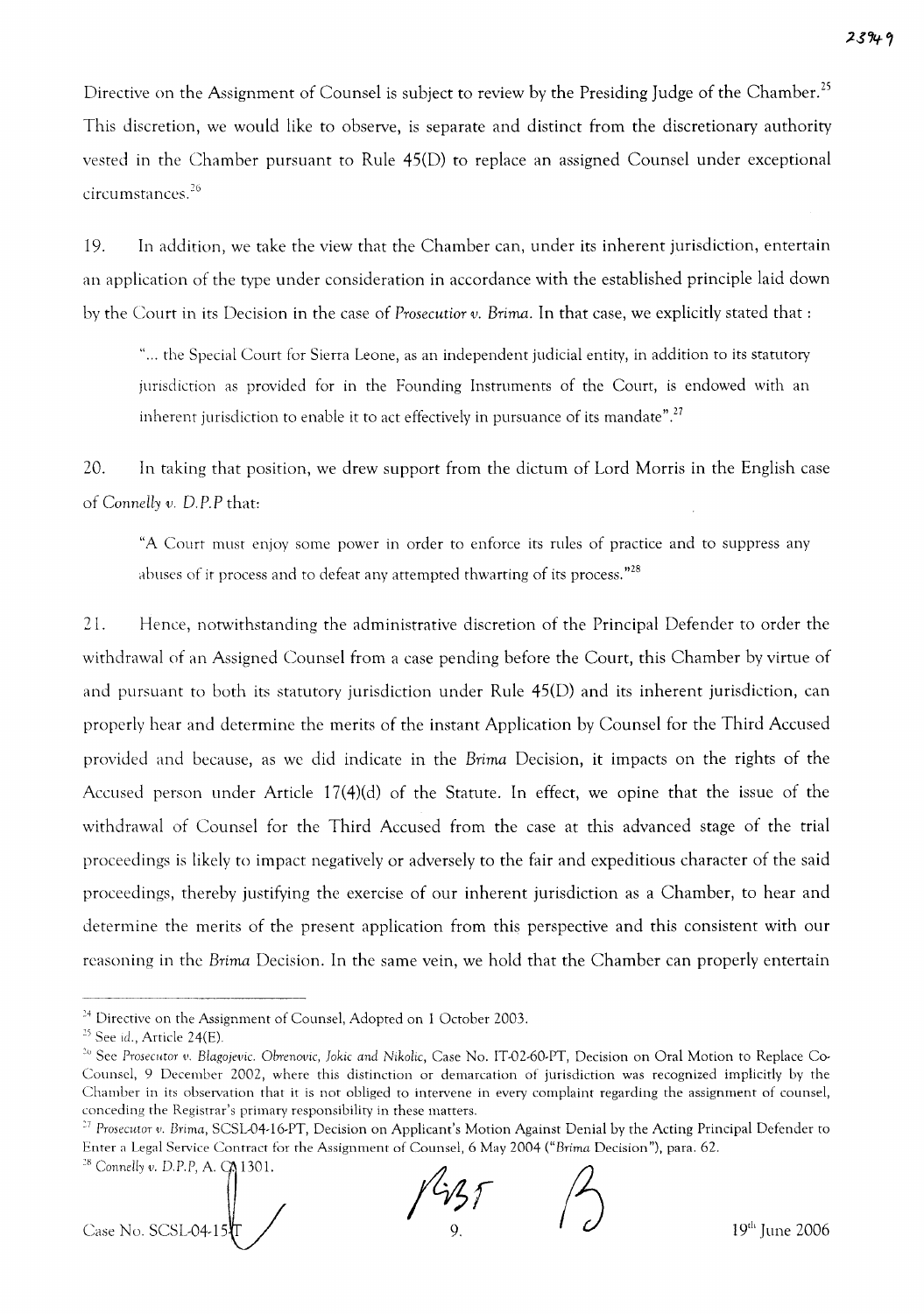the application pursuant to its statutory jurisdiction conferred on it by Rule 45(D) on a showing of "exceptional circumstances" by the applicant.

22. Having determined that the Chamber can properly entertain the present application, we would now proceed to examine its merits.

### **IV. EVALUATION OF MERITS OF THE APPLICATION**

23. The statutory provisions and rules set out above as forming the regime of applicable law on the issue of withdrawal or replacement of Defence Counsel have been the subject of extensive judicial interpretations in the Special Court system and those of the ICTY and ICTR.

24. By what principles, then, is the Chamber to be guided in determining the merits of an application by an accused person for the withdrawal of his Counsel or by Counsel himself?

25. In the Brima Decision, we established some general principles. First, we enunciated that the Trial Chamber, apart from its statutory jurisdiction, enjoys an inherent jurisdiction by virtue of its being a Court of Law. We then laid down the principle that in pursuance of its inherent jurisdiction the Chamber has power to review an administrative decision of the Registrar, whether directly taken or by way of delegated authority, only where such a decision impacts adversely on the rights of an accused person to a fair trial.<sup>29</sup> The Chamber, however, wishes to emphasize that the said principle is not directly relevant to a determination of the merits of the instant application in that no administrative decision that is susceptible to judicial review by virtue of the inherent jurisdiction of the Chamber is in question here.

Case No. SCSL-04-15-T  $\binom{1}{2}$  10.  $\binom{10}{2}$  19<sup>th</sup> June 2006



<sup>&#</sup>x27;9 Brima Decision, para. 39. See also *Prosecutor v.* Brima, *Kamara and Kanu,* Case No. SCSL-04-16-PT, Decision on Brima-Kamara Defence Appeal Motion against Trial Chamber II Majority Decision on Extremely Urgent Confidential Joint Motion for the Re-Appointment of Kevin Metzger and Wilbert Harris as Lead Counsel for Alex Tamba Brima and Brima Bazzy Kamara, 8 December 2005, paras 78 and 135. This principle is consistent with the view taken by the Appeals Chamber of the ICTY that "The only inherent power that a Trial Chamber has is to ensure that the trial of an accused is fair; it cannot appropriate for itself a power which is confined elsewhere." See *Prosecutor v.* Milosevic, Case No. IT-02-54-T, Decision Affirming thc Registrar's Denial of Assigned Counsel's Application to Withdraw, 7 February 2005, para. 6. See also *Prosecutor v. Blago]evic and* Jakie, Case No. IT-02-60-T, Decision on Independent Counsel for Vidoje Blagojevic's Motion to Instruct the Registrar to Appoint New Lead and Co-Counsel, 3 July 2003, para. 27; *Prosecutor v. Blago]evic, Ohrenovic, Jakie and* Nikolic, Casc No. IT-OZ-60-PT, Decision on Oral Motion to Replace Co-Counsel, 9 December 2002. See also Prosecutor v. Hadzihasanoovic, Alagic and Kubura, Case No. IT-01-47-PT, Decision on Prosecution Motion for Review of the Decision of the Registrar to Assign Mr. Rodney Dixon as Co-Counsel to the Accused Kubura, 26 March 2002, paras 18-23.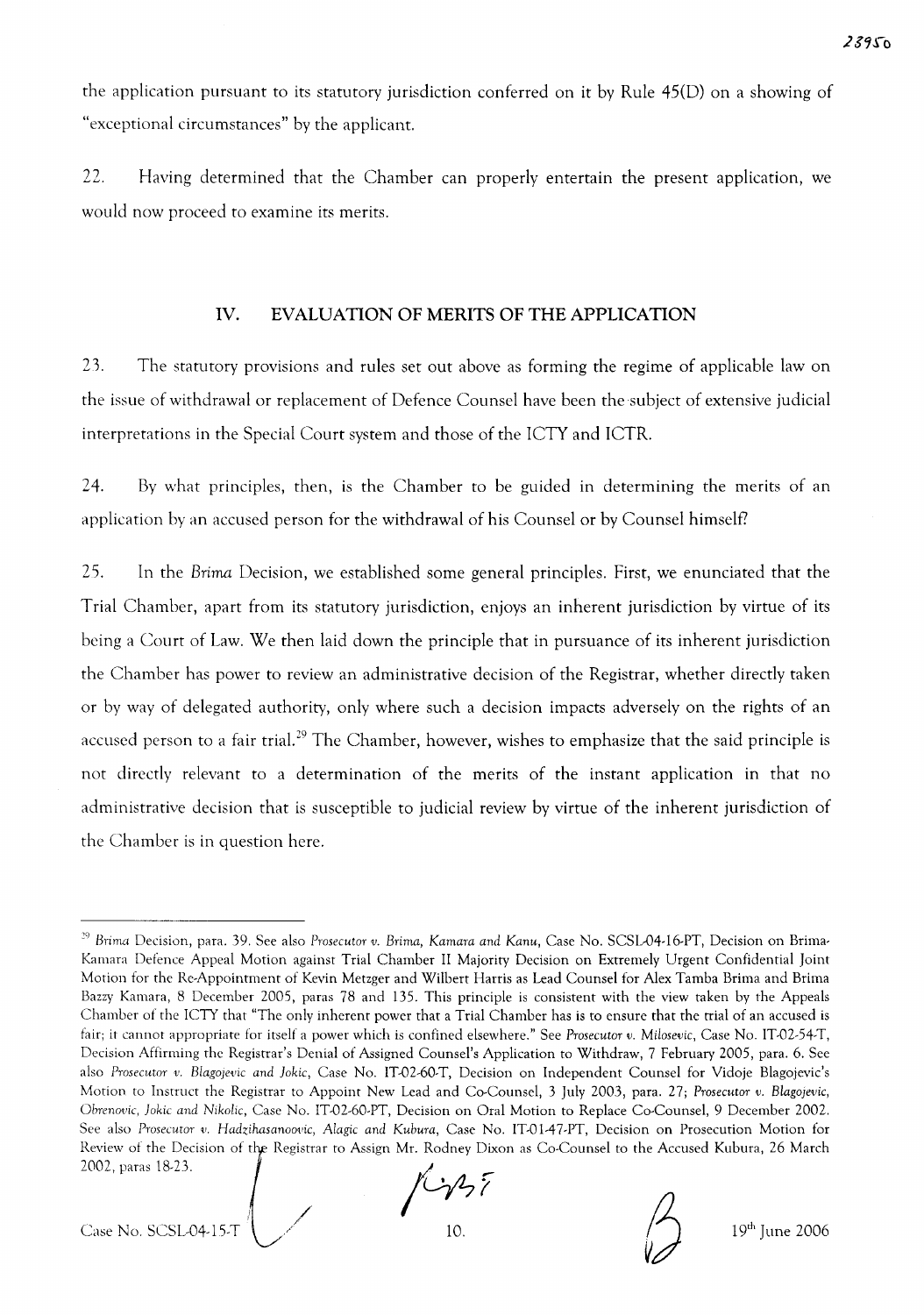26. We further posited that in order to safeguard the rights of an accused, the integrity and the expeditiousness of the proceedings, Defence Counsel "must continue to represent the Accused and shall, in accordance with the provision of Rule 45(E), conduct the case to the finality of the proceedings."30

27. We also reasoned that based on the clear and unambiguous language of Rule *26bis* this Trial Chamber has a statutory duty to "ensure that a trial is fair and expeditious and that proceedings before the Special Court are conducted in accordance with the Agreement, the Statute and the Rules, with full respect for the rights and due regard for the protection of victims and witnesses".

28. Does the Application have merit? In the Chamber's opinion, the question can be resolved by reference to either its inherent jurisdiction or its statutory jurisdiction pursuant to Rule 45(D) or both. In effect, the question is whether Counsel has advanced sufficient grounds on which the Chamber can properly exercise its discretion, inherent or statutory, to grant this Application. The principal thrust of Professor O'Shea's complaint can be deduced from four submissions: (i) the continuous unwillingness of the Third Accused to provide instructions to him; (ii) public statements by the Third Accused that he no longer wants Counsel to represent him, because he no longer has any trust or confidence in him, and the resulting personal and professional embarrassment; (iii) the feeling of the Third Accused that Counsel did not live up to his professional obligations in dealing with the issue of the Lomé Amnesty and the issue of re-arraignment on the Amended Consolidated Indictment, and iv) the role of the Defence Office when interacting with an Accused who is already represented by Assigned Counsel, more particularly with the Third Accused.

29. In our view, the first question that arises for determination as to the merits of the Application is whether, in the context of the Chamber's inherent jurisdiction and statutory jurisdiction, unwillingness, on the part of the Accused, to provide instructions to his Counsel does constitute a sufficient and valid ground or "exceptional circumstances" for granting the Application. We have reviewed the facts and circumstances relevant to the present Application as gathered from the oral hearing and the state of the records. We are satisfied, mindful of the established jurisprudence on the

Case No. SCSL-04-15-T  $\begin{pmatrix} 1 & 1 & 1 \ 1 & 1 & 1 \end{pmatrix}$  19th June 2006



*<sup>10</sup> Prosecutor* I'. *Sesay, KaHan and Gbaa,* Case No. SCSL-04·15·T, Ruling on the Issue of the Refusal of the Third Accused, Augustine Gbao, to Attend Hearing of the Special Court for Sierra Leone on 7 July 2004 and Succeeding Days, 12 July 2004, para .12. See also id., Gbao - Decision on Appeal against Decision on Withdrawal of Counsel, 23 November 2004, para. 59: "The representation of the Accused from the date of that Ruling is now pursuant to the directive of the Ruling, that is to say, that "Mr. Andreas O'Shea and other Members of his team will continue to represent the Third Accused"."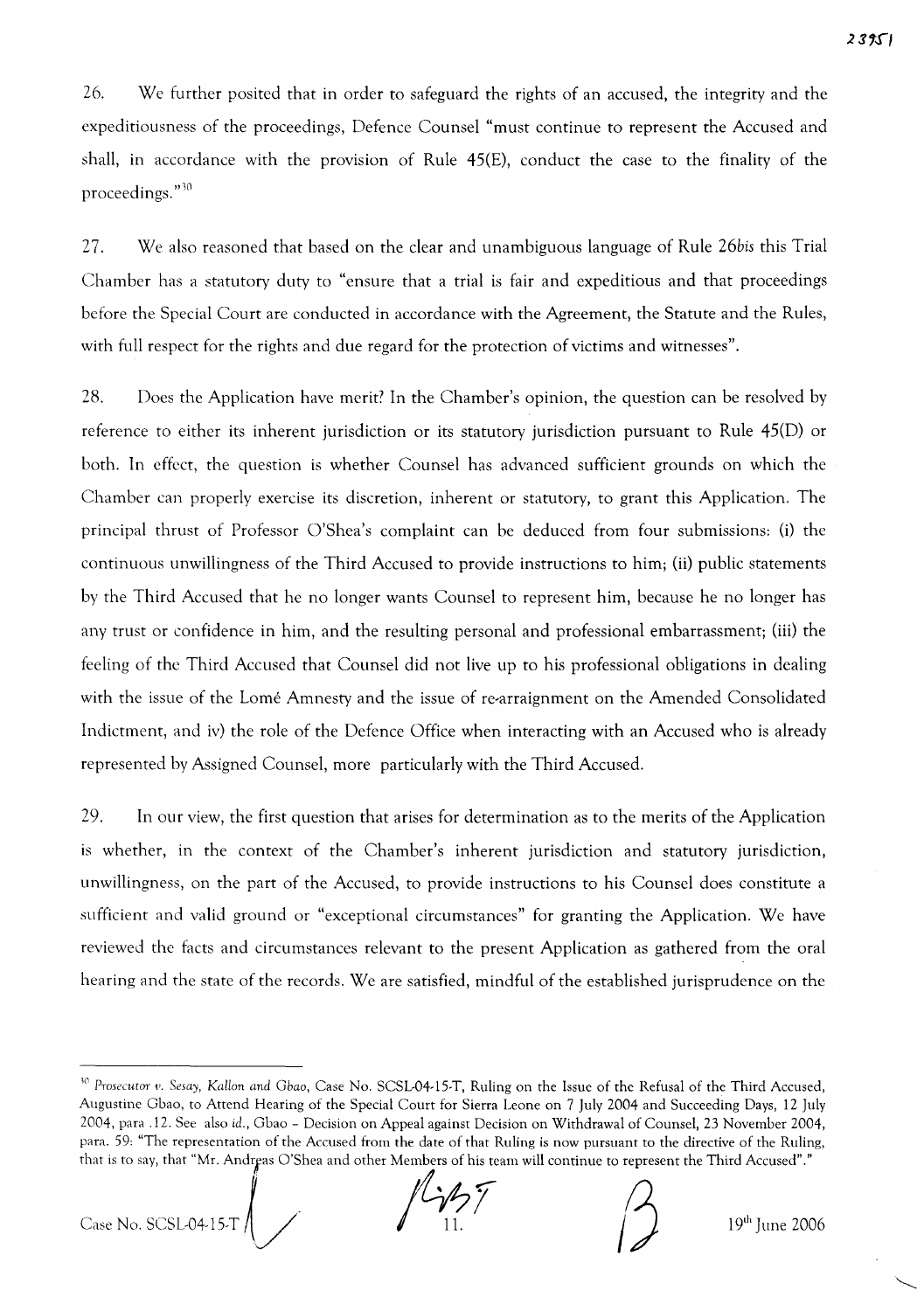subject,<sup>31</sup> that this is not a valid or sufficient basis for granting the Application nor do we take the view that it amounts to "exceptional circumstances",

30. The second question is whether, in the context of its inherent jurisdiction or statutory jurisdiction, lack of trust or confidence on the part of the Accused in his Counsel does constitute a sufficient or valid ground upon which to grant the Application, In effect, more so in the context of its statutory jurisdiction whether lack of trust or confidence amounts to "exceptional circumstances", On this issue, we have reviewed the facts and circumstances relevant to the said Application, and guided by the established jurisprudence,<sup>32</sup> we are satisfied that no valid or sufficient legal basis exists for granting the Application on this ground.

31. The third question is whether the alleged ground that Counsel did not live up to his professional obligations vis-a-vis the Third Accused in respect of some expectations in the context of the Lome Amnesty Accord and the Amended Consolidated Indictment does constitute a valid and sufficient ground for granting the Application. Again, based on a review of the facts and circumstances relevant to the Application and guided by the established jurisprudence on the subject,<sup>33</sup> we are satisfied that this ground is untenable as a valid basis for the exercise by the Chamber of its discretion to grant the Application.



JI See, for instance, *Prosecutor v. Blagojevic,* Case No. IT-02·60·T, Decision on Independent Counsel for Vidoje Blagojevic's Motion to Instruct the Registrar to Appoint New Lead and Co·Counsel, 3 July 2003, para. 100: "An accused does not have the right to claim a break down in communication through unilateral actions, including refusals to meet with or receive documents from his counsel, in the hope that such action will result in the withdrawal of his counsel". *v. Blagojevic and Jakie,* See also *Prosecutor v. Brima, Kamara and Kanu,* Case No. SCSL-04-16·T, Decision on the Confidential Joint Defence Application for Withdrawal by Counsel for Brima and Kamara and on the Request for Further Representation by Counsel for Kanu, 20 May 2005, para. 34·39; *Prosecutor v. Barayagwiza,* Case No. lCTR·97·19·T, Decision on Defence Counsel Motion to Withdraw, 2 November 2000, para. 14 ff.; Prosecutor v. Milošević, Case No. IT-02-54-T, Decision Affirming the Registrar's Denial of Assigned Counsel's Application to Withdraw, 7 February 2005, para. 10.

J2 See *Prosecutor v. Bagosora, Kabiligi, Ntabakuze and Nsengiyumva,* Case No. lCTR·98-41·T, Decision on Maitre Paul Skolnik's Application for Reconsideration of the Chamber's Decision to Instruct the Registrar to Assign him as Lead Counsel for Gratien Kabiligi, 24 March 2005, para. 21: "Appeals Chamber case law has emphasised that an accused does not have the right to unilaterally destroy the trust between himself and his counsel in the hope that such actions will result in the withdrawal of his counsel." See also *Prosecutor v. Blajojevic,* Case No. IT-02·60·AR73.4, Public and Redacted Reasons for Decision on Appeal by Vidoje Blagojevic to Replace His Defence Team (AC), 7 November 2003, para. 51; *Prosecutor* v. *Milošević*, Case No. IT-02-54-T, Decision Affirming the Registrar's Denial of Assigned Counsel's Application to Withdraw, 7 February 2005, para. 9. See also *id.,* Decision on Assigned Counsel's Motion for Withdrawal, 7 December 2004, para. 18.

<sup>11</sup> For instance, as stated in the *Milosevic* Case with regard to the duty of diligence and professionalism of a Defence Counsel: "the refusal of one Accused to instruct or cooperate, let alone his criticism of counsel in the conduct of his defence, ..., cannot be the basis for deeming whether counsel are acting in the best interest of the Accused". See *Prosecutor* v. Milošević, Case No. IT-02-54-T, Decision on Assigned Counsel's Motion for Withdrawal, 7 December 2004, para. 22. See also *id.,* para 23: "... assigning counsel to an unwilling and uncooperative accused - including an accused who attacks the professional conduct of counsel - cannot be said to impose pressure on counsel such that their integrity is the protessional conduct of counsel – cannot be said to impose pressure on counsel such<br>compromised".<br>Case No. SCSL-04-15-T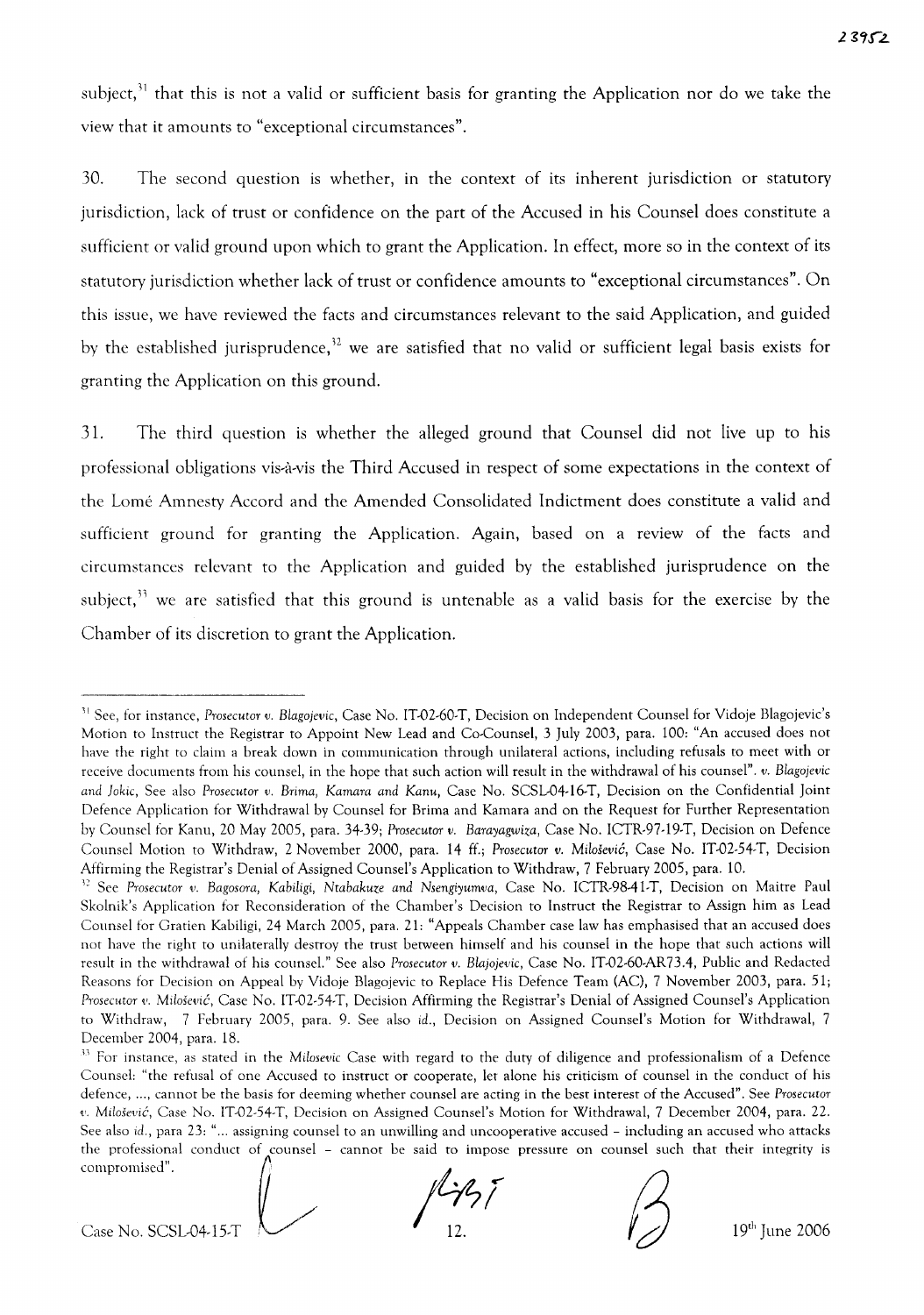32. As far as the fourth question is concerned, the Chamber finds it necessary to address it separately and specifically in the following section of this Decision, given its overall relevance and implications concerning the statutory role of the Defence Office of the Special Court.

### V. **THE INSTITUTIONAL ROLE OF THE DEFENCE OFFICE**

33. In the Chamber's view, one disturbing feature emerging from the facts and circumstances relevant to the present Application is the visit of Mr. Shears Moses, a Sierra Leonean lawyer, to the Third Accused that was facilitated by the Defence Office. The facts in respect of this episode may be summarized as follows: A visit by Mr. Shears Moses was requested by the Third Accused. Given the absence from the jurisdiction of Assigned Counsel for the Third Accused, the Principal Defender's Office arranged and facilitated the said visit. The meeting took place in the presence of Mrs. Kah-Jallow. She indicated that prior to the said meeting Mr. Shears Moses introduced himself as a lawyer, and that he was accompanied by a legal assistant.<sup>34</sup> The Defence Office averred that it was acting in the best interest of the Third Accused, though it admitted its failure to contact and promptly notify assigned Counsel of such visit.

34. The Defence Office, however, asserted that it did notify Professor O'Shea of the Third Accused's intention to have him withdrawn from the case and replaced by Mr. Shears Moses. The Principal Defender himself asserted that on the issue of withdrawal of Counsel, in all communications with the Third Accused, he did maintain that he could not endorse or recommend such withdrawal and that his view was that, given the domestic dimension of the trial, a competent Sierra Leonean lawyer should be added to the Defence Team, but that at no time did he suggest any particular Sierra Leonean lawyer or Mr. Shears Moses in particular. He also indicated that all communications on this issue were copied to the assigned Defence Counsel except for those with the Presiding Judge of the Trial Chamber.

35. In the light of the preceding analysis, the Chamber does not accept the assertion by the Defence Office that they did not initially know the purpose of the visit to the Third Accused in the Detention Facility, of Mr. Shears Moses who, for this purpose, was accompanied, according to the Defence Office, by a legal assistant and when in fact the Defence Office does admit, that it indeed facilitated this visit.

 $\overline{\phantom{a}}$ 

Case No. SCSL-04-15-T  $\sqrt{ }$  13. 19th June 2006

 $1455$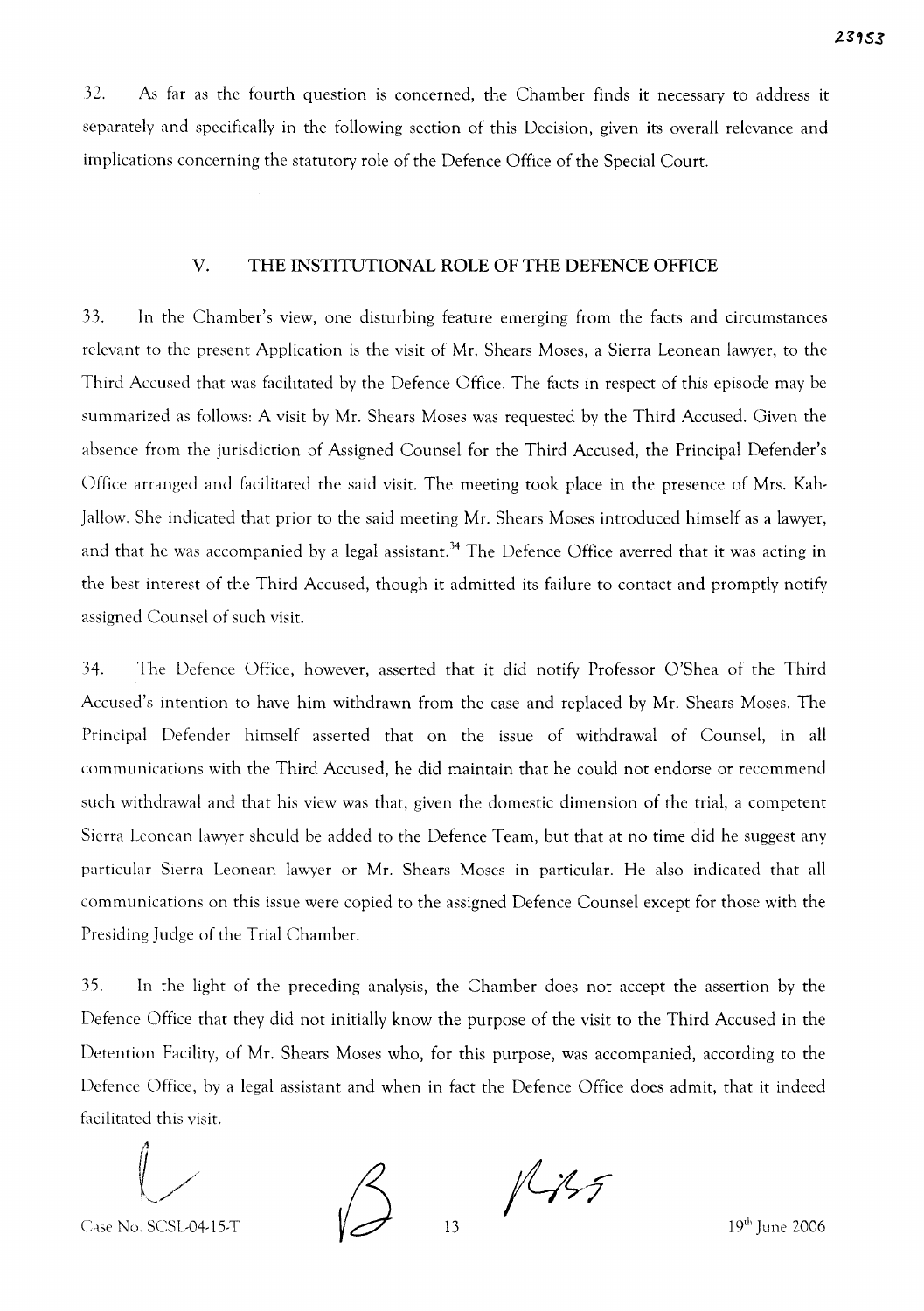36. Given the circumstances described above, the Chamber consider that the Defence Office failed to appreciate their role and duties with respect to an Accused they knew was represented by a Counsel assigned to him and finds that they should not have introduced Mr. Shears Moses to the Accused without the knowledge and consent of the Assigned Counsel, Professor O'Shea.

37. Predicated upon this summary of the facts, it is the considered opinion of the Chamber that the dispute between the Third Accused and his Counsel arose, in part, out of a legal misconception on the part of the Defence Office as to its proper institutional role within the Special Court. The Chamber, as the judicial arm of the Court, now takes this opportunity of pronouncing on the institutional role of the Defence Office as part of the Registry of the Special Court.

38. Taking the cue from the Statute, it is significant to note that the Defence Office is not one of the principal organs of the Court.<sup>35</sup> The Chamber takes the view that the Defence Office was never intended, if such language is appropriate in the present context, to be one of the "pillars" of the Court. Any such intention would have been embodied and expressly reflected in Article 11 of the Stature. Hence, it is a misconception to postulate such an institutional role for the Defence Office as long as the Agreement creating this Court and the Statute have not been amended to include the entity of the Defence Office as one of the "pillars" of the Special Court.

39. In familiar legal terminology, the Defence Office is a creature of a major *subordinate* legislative instrument of the Court, to wit, the Rules of Procedure and Evidence. Rule 45 which creates the Defence Office provides as follows:

#### Rule 45: Defence Office

The Registrar shall establish, maintain and develop a Defence Office, for the purpose of ensuring the rights of suspects and accused. The Defence Office shall be headed by the Special Court Principal Defender.

(A) The Defence Office shall, in accordance with the Statute and Rules, provide advice, assistance and representation to:

(i) suspects being questioned by the Special Court or its agents under Rule 42, including noncustodial questioning;

(ii) accused persons before the Special Court.

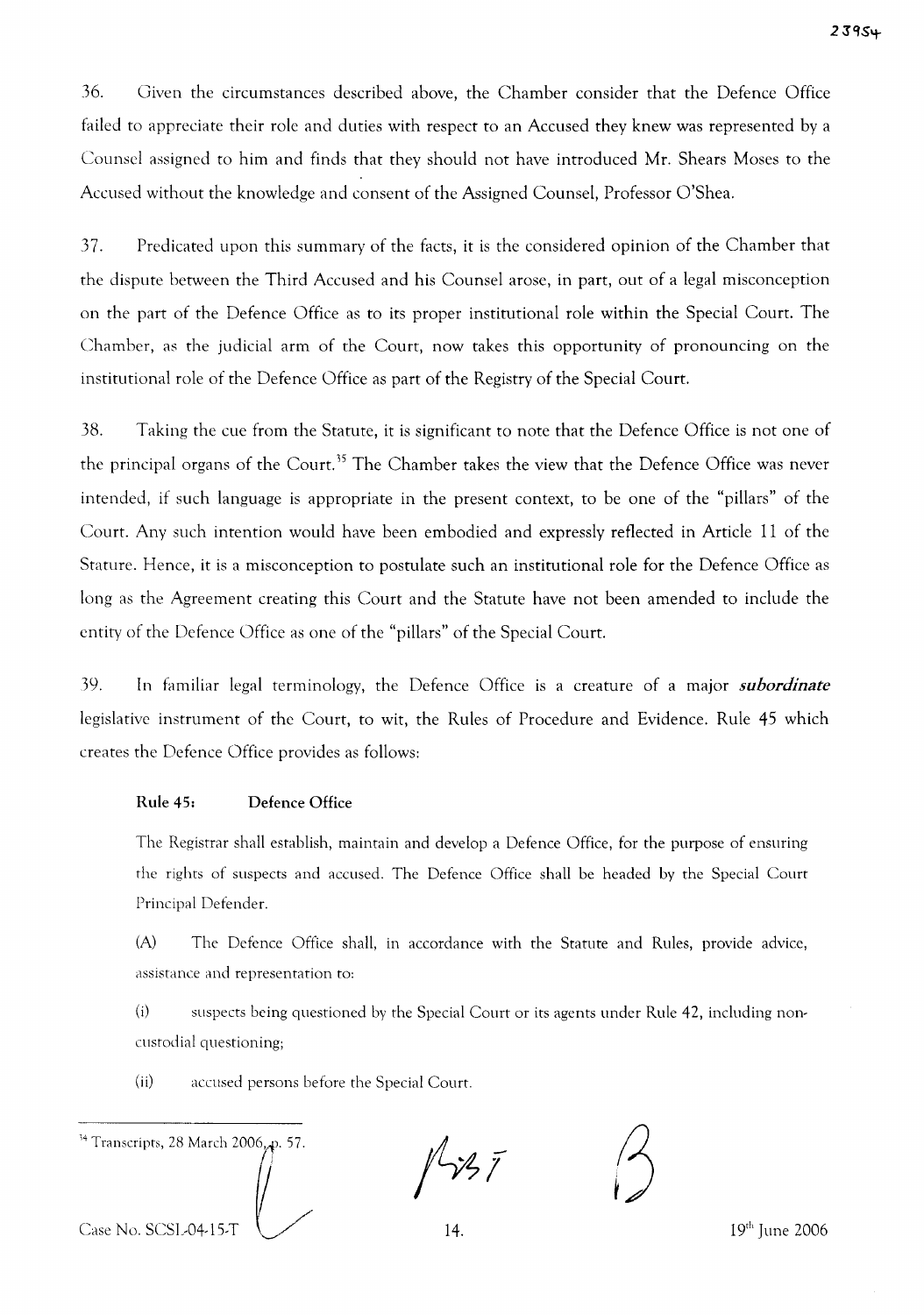(B) The Defence Office shall fulfil its functions by providing, *inter alia:*

(i) initial legal advice and assistance by duty counsel who shall be situated within a reasonable proximity to the Detention Facility and the seat of the Special Court and shall be available as far as practicable to attend the Detention Facility in the event of being summoned;

(ii) legal assistance as ordered by the Special Court in accordance with Rule 61, if the accused does not have sufficient means to pay for it, as the interests of justice may so require;

(iii) adequate facilities for counsel in the preparation of the defence.

(C) The Principal Defender shall, in providing an effective defence, maintain a list of highly qualified criminal defence counsel whom he believes are appropriate to act as duty counsel or to lead the defence or appeal of an accused. Such counsel, who may include members of the Defence Office, shall:

(i) speak fluent English;

(ii) be admitted to practice law in any State;

(iii) have at least 7 years' relevant experience; and

 $\chi$  (iv) have indicated their willingness and full-time availability to be assigned by the Special Court to suspects or accused.

(0) Any request for replacement of an assigned counsel shall be made to the Principal Defender. Under exceptional circumstances, the request may be made to a Chamber upon good cause being shown and after having been satisfied that the request is not designed to delay the proceedings.

(E) Subject to any order of a Chamber, Counsel will represent the accused and conduct the case to finality. Failure to do so, absent just cause approved by the Chamber, may result in forfeiture of fees in whole or in part. In such circumstances the Chamber may make an order accordingly. Counsel shall only be permitted to withdraw from the case to which he has been assigned in the most exceptional circumstances. In the event of such withdrawal the Principal Defender shall assign another Counsel who may be a member of the Defence Office, to the indigent accused.

(F) Notwithstanding Rules 44(A) and 45(C)(iii), the Principal Defender may, in exceptional circumstances, assign as co-counsel, individuals with less than five years admission to the bar of a State.

Case No. SCSL-04-15-T  $\begin{bmatrix} 1 & 0 & 0 \\ 0 & 15 & 0 \\ 0 & 0 & 19^{\text{th}}} \end{bmatrix}$  19<sup>th</sup> June 2006

<sup>&</sup>lt;sup>35</sup> See Article 11 of the Statute which provides for the principal organs of the Special Court as "a. The Chamber; b. The Prosecution; and c. The Registry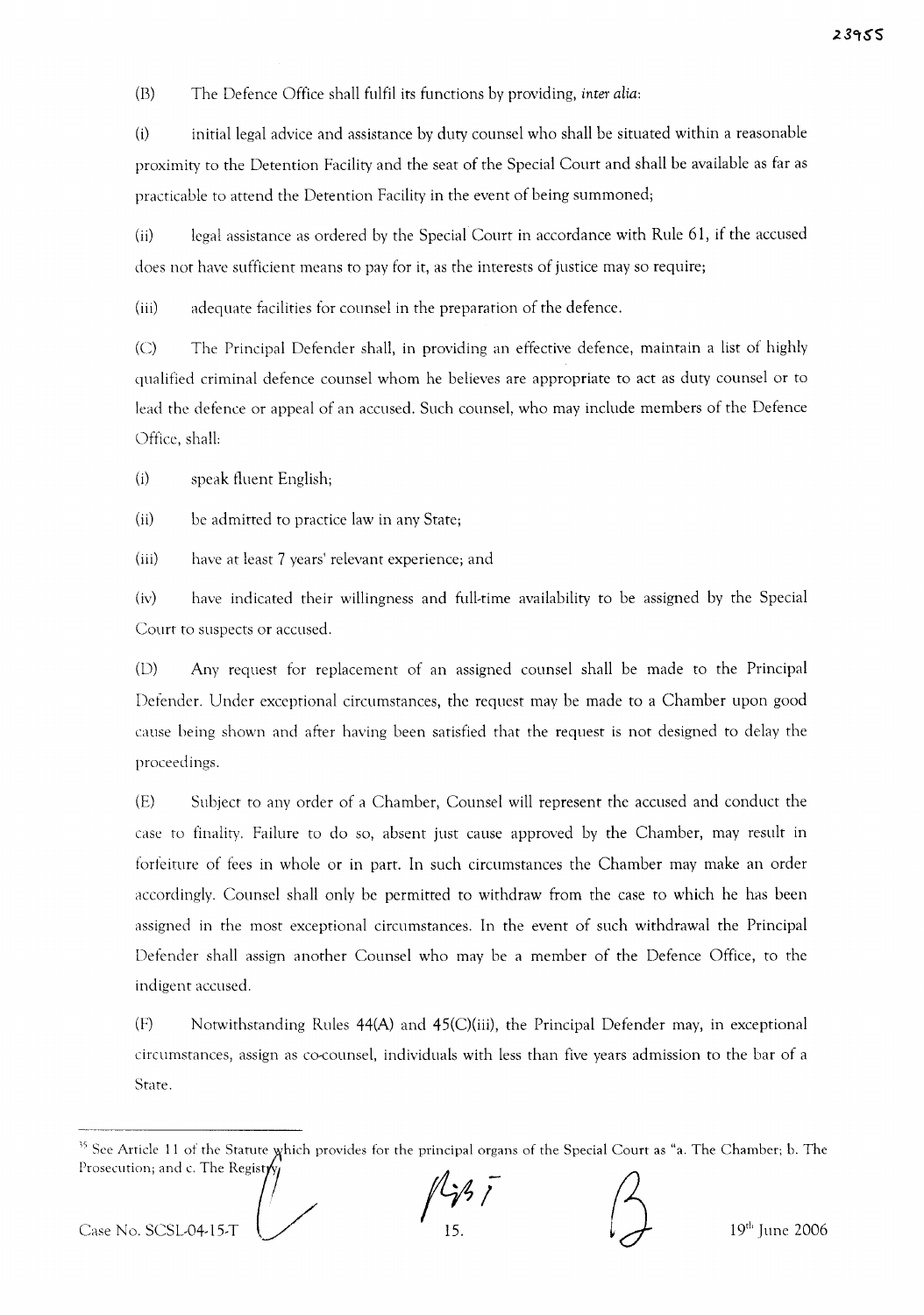40. In the Chamber's considered view, the language of Rule 45 is clear, precise, and explicit in providing for the creation of the entire machinery of the Defence Office. Accordingly, giving the Rule and its various sub-rules their plain and ordinary meaning, in terms of its purpose and context, the inference is irresistible, and so we hold, that the Defence Office does not enjoy institutional autonomy and independence as a separate organ of the Court. This Chamber has already expressed this view while hearing submissions from the Principal Defender on this matter.<sup>36</sup> The Defence Office, we would like to state, it is directly under the Office of the Registrar and subject to the general and specific directions of the Registrar, as the administrative head of the Court, subject only to the supervisory authority of the President of the Special Court. To this effect, the Appeals Chamber recently stated:

As a creation of the Registrar, the Defence Office and at its head, the Principal Defender, remain under the administrative authority of the Registrar. Although the Defence Office is given the main responsibility for ensuring the rights of the accused by accomplishing the functions mentioned [in paras 81-82] above, it is supposed to exercise its duty under the administrative authority of the Registrar who, notably, is in charge of recruiting its staff, including the Principal Defender, in accordance with his general responsibility on administration pursuant to Article  $16(1)$  of the Statute.<sup>37</sup>

41. It is also the Chamber's view that the institutional role of the Defence Office, once Defence Counsel have been assigned or appointed to an Accused person, is essentially to provide legal research as well as fiscal, logistical and related support services to Counsel assigned to defend the rights of suspects and of persons accused of crimes falling within the jurisdiction of the Court. From the purport and tenor of Rule 45(A) and (B), the Chamber opines that the role of the Defence Office is primarily not to represent and defend suspects and accused persons in collaboration or conjunction with Assigned Counsel.<sup>38</sup> In our view, Rule 45 has not created, or did not contemplate the creation of a two-tier parallel mechanism for the effective representation and defence of suspects and accused persons within the Court system.

42. On the contrary, the proper interpretation to be given to Rule 45 in terms of the role of the Office in ensuring and protecting the rights of suspects and accused persons is that of (i) providing



 $16$  Transcripts, 28 March 2006, p. 39-40.

<sup>&</sup>lt;sup>37</sup> Prosecutor v. Brima, Kamara and Kanu, Case No. SCSL-04-16-AR73, Decision on Brima-Kamara Defence Appeal Motion against Trial Chamber <sup>11</sup> Majority Decision on Extremely Urgent Confidential Joint Motion for the Re-Appointment of Kevin Metzger and Wilbert Harris as Lead Counsel for Alex Tamba Brima and Brima Bazzy Kamara, 8 December 2005, para. 83. See also *id.:* "It results from the Statute and Rules that the Defence Office is not an independent organ of the SpeClal Court, as Chambers, the OffIce of the Prosecutor and the Registry are pursuant to Articles 11, 12, 15 and 16 of para. 83. See also id.: "It results from the Statute and Rules that the Defence Office is not<br>Special Court, as Chambers, the Office of the Prosecutor and the Registry are pursuant to<br>the Statute. See also para<sup>8</sup> 80-82.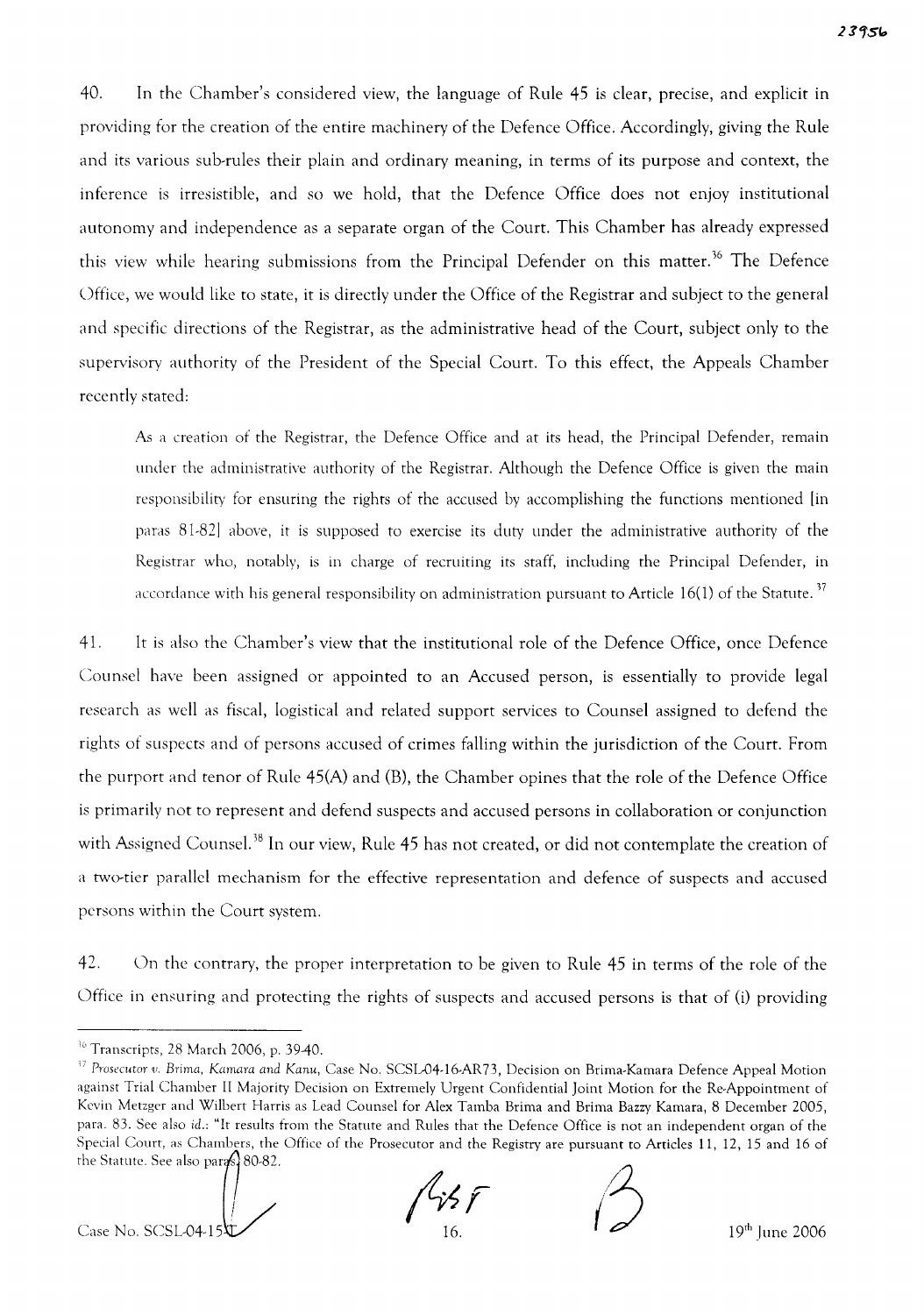preliminary or tentative legal advice and assistance to suspects and accused persons with a view to their being afforded their right to effective legal representation and defence through the instrumentality of the Assigned Counsel Regime, and (ii) of continuous administrative supervision, under the direction of the Registrar, of the Assigned Counsel Regime to ensure its effectiveness and efficiency in achieving its objectives, namely, the effective representation and defence of suspects and accused persons.<sup>39</sup>

43. Once a Defence Team is put in place by the Principal Defender, he can no longer, and should not interfere in the conduct of the Defence of the Accused which henceforth is exclusively under the control of the Defence Team he has put in place.

44. It is, likewise, our view that nothing in Rule 45 empowers the Defence Office to interpose itself between an accused person and his assigned Counsel in terms of ordinarily protecting or defending the latter's rights to a fair trial, which will ordinarily include any matter related to the Accused's detention, this being an integral part of the trial process, except in instances warranted by the invocation of Rule 45(D).

## VI. DEFENCE COUNSEL APPOINTED AS COURT APPOINTED COUNSEL

45. The Chamber will now address an issue of some collateral interest which relates to Counsel's ethical obligation under his national system. The Chamber does not dispute the cogency of the position taken by Counsel that in the circumstances that have given rise to the present Application, he would under his own national jurisdiction, have an ethical obligation to withdraw from the case. However, on this issue, the Chamber observes that, as a matter of law, the relevant Code of Conduct of Counsel's national Bar Association is not applicable in this Court, as an international criminal tribunal, and that under Article 3(B) of the Special Court's Code of Conduct, it is stipulated that:



<sup>&</sup>lt;sup>38</sup> See also Transcripts, 28 March 2006, p. 37-38.

<sup>&</sup>lt;sup>39</sup> Prosecutor v. Brima, *Kamara and Kanu*, Case No. SCSL-04-16-AR73, Decision on Brima-Kamara Defence Appeal Motion against Trial Chamber II Majority Decision on Extremely Urgent Confidential Joint Motion for the Re-Appointment of Kevin Metzger and Wilbert Harris as Lead Counsel for Alex Tamba Brima and Brima Bazzy Kamara, 8 December 2005, para 84. The Appeals Chamber, in discussing the extent of the delegation of power by the Registrar to the Principal Defender, held in particular that: "The delegation given by the Registrar to the Defence Office is therefore limited to certain aspects of the Registrar's responsibility for ensuring the rights of the accused under the Statute, namely the Case No. SCSL-04-15.<br>Case No. SCSL-04-15.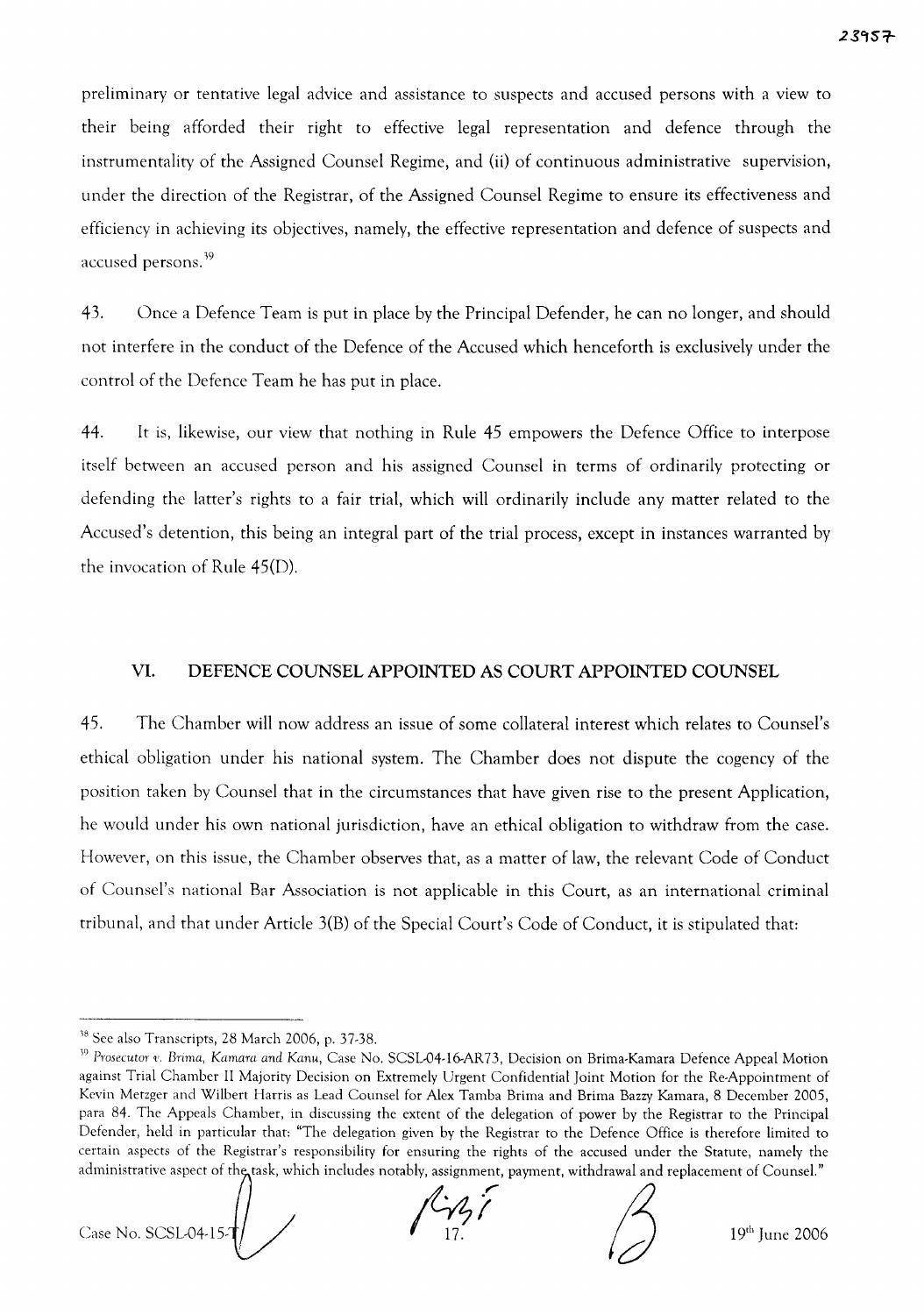"in the event of any inconsistency between this Code and any other codes of practice and ethics governing Counsel, the terms of this Code shall prevail in respect of Counsel's conduct before the Special Court".40

46. Besides, we are of the opinion that Professor O'Shea has all along not acted unprofessionally and that he has always acted in the supreme interest of his client in the conduct of the proceedings in this case. For this reason, therefore, this Chamber now considers it necessary and in the overall interests of justice to appoint Professor Andreas O'Shea and Mr. John Cammegh, Court Appointed Counsel for the Third Accused. The presence of Court Appointed Counsel is, indeed, a common feature in the trial of *Prosecutor v. Norman, Fofana and Kodewa,* where, it has to be noted, Defence Counsel for all of the Accused were appointed as such after the Accused refused to appear at trial. This status has been maintained after the Accused resumed attending court proceedings, also in consideration of the advanced stage of the proceedings. <sup>41</sup>

47. Further to such appointment by the Court, the obligations arising under the normal Counsel-Accused relationship must now be interpreted, *mutatis mutandis,* to give effect to the order appointing Court Appointed Counsel. Accordingly, the specific duties of Court Appointed Counsel will be set forth in the disposition of this Decision.<sup>42</sup>

4' See also *Prosecutor v. Noman, Fofana and Kondewa,* Case No. SCSL-04-14-T, Consequential Order on the Role of Court

Appointed Counsel, 1 October 2004.<br>Case No. SCSL04-15-T  $\begin{pmatrix} \frac{1}{2} & \frac{1}{2} & \frac{1}{2} \\ \frac{1}{2} & \frac{1}{2} & \frac{1}{2} \\ \frac{1}{2} & \frac{1}{2} & \frac{1}{2} \end{pmatrix}$  19<sup>th</sup> June 2006



<sup>40</sup> See also *Prosecutor v. Brima, Kamara and Kanu,* Case No. SCSL-04·16·T, Decision on the Confidential Joint Defence Application for Withdrawal by Counsel for Brima and Kamara and on the Request for Further Representation by Counsel for Kanu, 20 May 2005, paras 43·50. See also *Prosecutor v. Bagosora, Kabiligi, Ntabakuze and Nsengiyumva,* Case No. ICTR·98-41-T, Decision on Maitre Paul Skolnik's Application for Reconsideration of the Chamber's Decision to Instruct the Registrar to Assign him as Lead Counsel for Gratien Kabiligi, 25 March 2005, para. 29; *Prosecutor v. Slobodan Milosevi6,* Case No. IT-02-54·T, Decision on Assigned Counsel's Motion for Withdrawal, 7 December 2004, para. 15.

<sup>4</sup>l See *Prosecutor v. Norman, Fofana and Kondewa,* Case No. SCSL-04·14·T, Ruling on the Issue of Non.Appearance of the First Accused Samuel Hinga Norman, the Second Accused Moinina Fofana and the Third Accused Allieu Kondewa at the Trial Proceedings, 1 October 2004; Id., Decision on Fofana Motion for Adjustment of Status of Counsel, 9 December *2005; id.,* Order on the Appointment of Additional Counsel for the Norman Defence Team, 8 December 2005. Due to the circumstances of the case and the advanced stage of the trial proceeding concerning the Third Accused, representation through Court Appointed Counsel can ensure that his rights to a fair and expeditious hearing are ensured. As found in the *Blagojevic* case: "One aspect of the right to a fair trial is the right to an expeditious trial. Immediately before or at any time after the commencement of trial proceedings, only the most exceptional motions for withdrawal of counsel will be entertained, as any replacement of counsel will have an effect on the accused's right to be tried expeditiously." See *Prosecutor v. Blagojevic and Jokic,* Case No. IT·02-60-T, Decision on Independent Counsel for Vidoje Blagojevic's Motion to Instruct the Registrar to Appoint New Lead and Co·Counsel, 3 July 2003, para. 119. See also, more generally, *Prosecutor v. Ngeze*, Case No. ICTR-97-27-I, Decision on the Accused's Request for Withdrawal of his Counsel, 29 March 2001.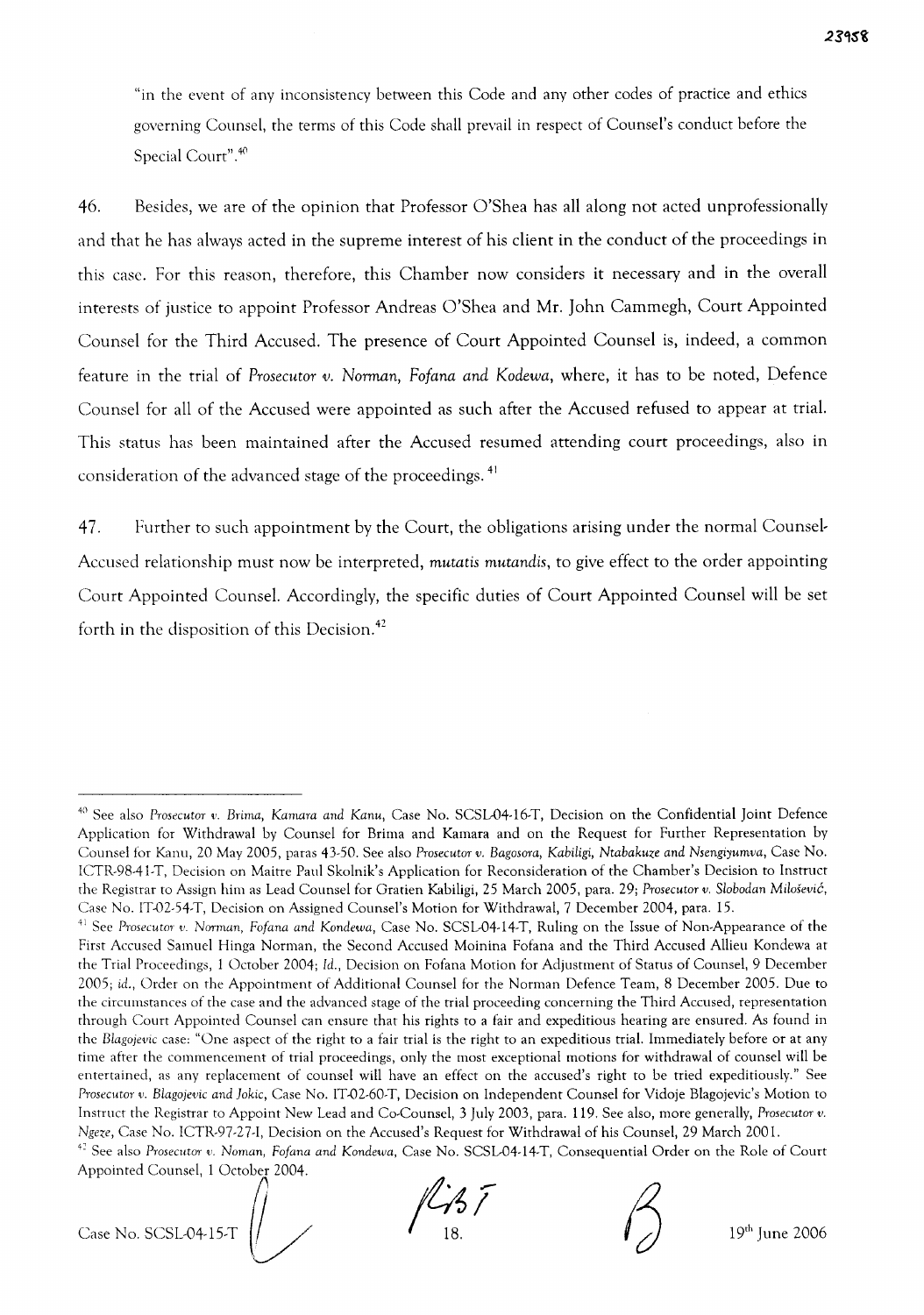#### **VII. CONCLUSIONS**

48. In totality, therefore, based on our findings in paragraphs 29-44 we hold that the Application by Counsel for the Third Accused is legally unsustainable on the grounds that to accede to Counsel's request at this advanced stage would undermine the integrity and expeditiousness of the trial proceeding in this case.

### **FOR THE ABOVE REASONS, THE CHAMBER**

**REITERATES** its "Decision on Application by Counsel for the Third Accused to Withdraw from the Case" of the  $5<sup>th</sup>$  of April, 2006;

**HEREBY DISMISSES** the Application to Withdraw;

**APPOINTS** the Defence Counsel for the Third Accused, namely Andreas O'Shea and John Cammegh, to represent and defend him in the capacity of Court Appointed Counsel; and

**ORDERS** that Court Appointed Counsel shall, in doing so, perform these specific duties:

a. represent the Accused by investigating and preparing for the testimony of Prosecution witnesses and cross-examining them;

b. prepare for and examine those witnesses Court Assigned Counsel deem it appropriate to call for his defence;

c. make all submissions on fact and law that they deem it appropriate to make in the form of oral and written motions before the court;

d. seek from the Trial Chamber such orders as they consider necessary to enable them to present the Accused's case properly, including the issuance of subpoenas;

 $\mu_{\mathscr{U}^{\mathscr{F}}}$ 

Case No. SCSL-04-15-T 19. 19th  $\mathcal{U}\sim\mathcal{U}$  19th June 2006